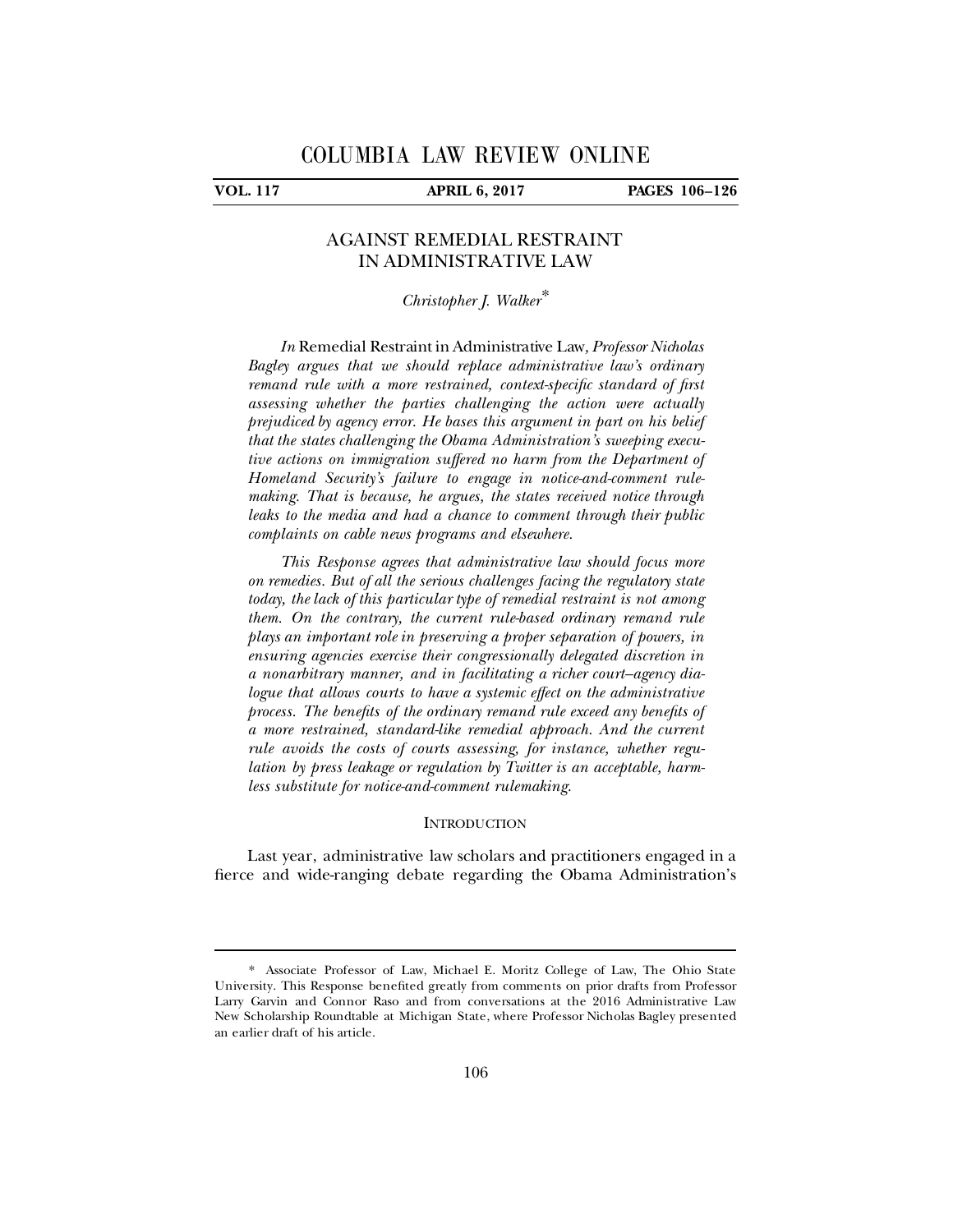landmark executive actions on immigration.<sup>[1](#page-1-0)</sup> These actions, under the Deferred Action for Parents of Americans and Lawful Permanent Residents (DAPA) guidance memorandum and its predecessor the Deferred Action for Childhood Arrivals (DACA) guidance memorandum, made available a discretionary form of relief from removal—"deferred action" to an estimated four million of the more than eleven million noncitizens who were unlawfully present in the United States at the time.<sup>[2](#page-1-1)</sup> Twenty-six states challenged certain parts of DAPA.<sup>[3](#page-1-2)</sup> The Fifth Circuit ultimately upheld the district court's nationwide preliminary injunction that enjoined those parts of DAPA pending resolution of the case on the merits.<sup>[4](#page-1-3)</sup> The Supreme Court granted review of the decision.<sup>[5](#page-1-4)</sup> After Justice Scalia's death, however, the Fifth Circuit's decision was affirmed without opinion by an equally divided Court. $^6$  $^6$ 

This legal challenge presented a number of discrete questions concerning core administrative law principles: Do the states have standing under Article III of the U.S. Constitution to challenge these immigration enforcement policies in federal court?<sup>[7](#page-1-6)</sup> Are such policies "committed to agency discretion by law" such that they are not subject to judicial review under the Administrative Procedure Act (APA)? [8](#page-1-7) Turning to the merits, are these executive actions arbitrary and capricious under the APA as contrary to the agency's governing statute, the Immigration and Nationality Act? When granting review, the Supreme Court directed the parties to also address "[w]hether the [DAPA] Guidance violates the Take Care Clause of the Constitution, Art. II,  $\S 3.^{9}$  $\S 3.^{9}$  $\S 3.^{9}$  Finally, and most importantly for the purposes of this Response, should the challenged DAPA provisions have been subject to the APA's notice-and-comment rulemaking requirements? The district court and the Fifth Circuit both ruled in the

ı

<span id="page-1-9"></span>

<span id="page-1-0"></span><sup>1.</sup> See Nicholas Bagley, Remedial Restraint in Administrative Law, 117 Colum. L. Rev. 253, 253–54, 270–71 (2017) [hereinafter Bagley, Remedial Restraint] (discussing issues and debates).

<span id="page-1-2"></span><span id="page-1-1"></span><sup>2.</sup> Texas v. United States, 809 F.3d 134, 148 (5th Cir. 2015), aff'd, 136 S. Ct. 2271 (2016).

<sup>3.</sup> Id. at 146.

<sup>4.</sup> Id.; see also id. at 146–50 (detailing DAPA and this judicial challenge).

<sup>5.</sup> United States v. Texas, 136 S. Ct. 906 (2016).

<sup>6.</sup> United States v. Texas, 136 S. Ct. at 2272, reh'g denied, 137 S. Ct. 285 (2016).

<span id="page-1-6"></span><span id="page-1-5"></span><span id="page-1-4"></span><span id="page-1-3"></span><sup>7.</sup> See, e.g., Lujan v. Defs. of Wildlife, 504 U.S. 555, 561 (1992) (reiterating the three main elements for constitutional standing: injury in fact, causation, and judicial redressability). The parties also briefed and argued the additional statutory zone-ofinterest standing question under the Administrative Procedure Act. See Texas v. United States, 809 F.3d at 162–63.

<span id="page-1-8"></span><span id="page-1-7"></span><sup>8.</sup> See, e.g., Heckler v. Chaney, 470 U.S. 821, 828 (1985) ("[B]efore any review . . . [under the APA], a party must first clear the hurdle of § 701(a) [requiring that] judicial review 'applies, according to the provisions thereof, except to the extent that—(1) statutes preclude judicial review; or (2) agency action is committed to agency discretion by law.'" (quoting 5 U.S.C. § 701 (1982))).

<sup>9.</sup> United States v. Texas, 136 S. Ct. at 906.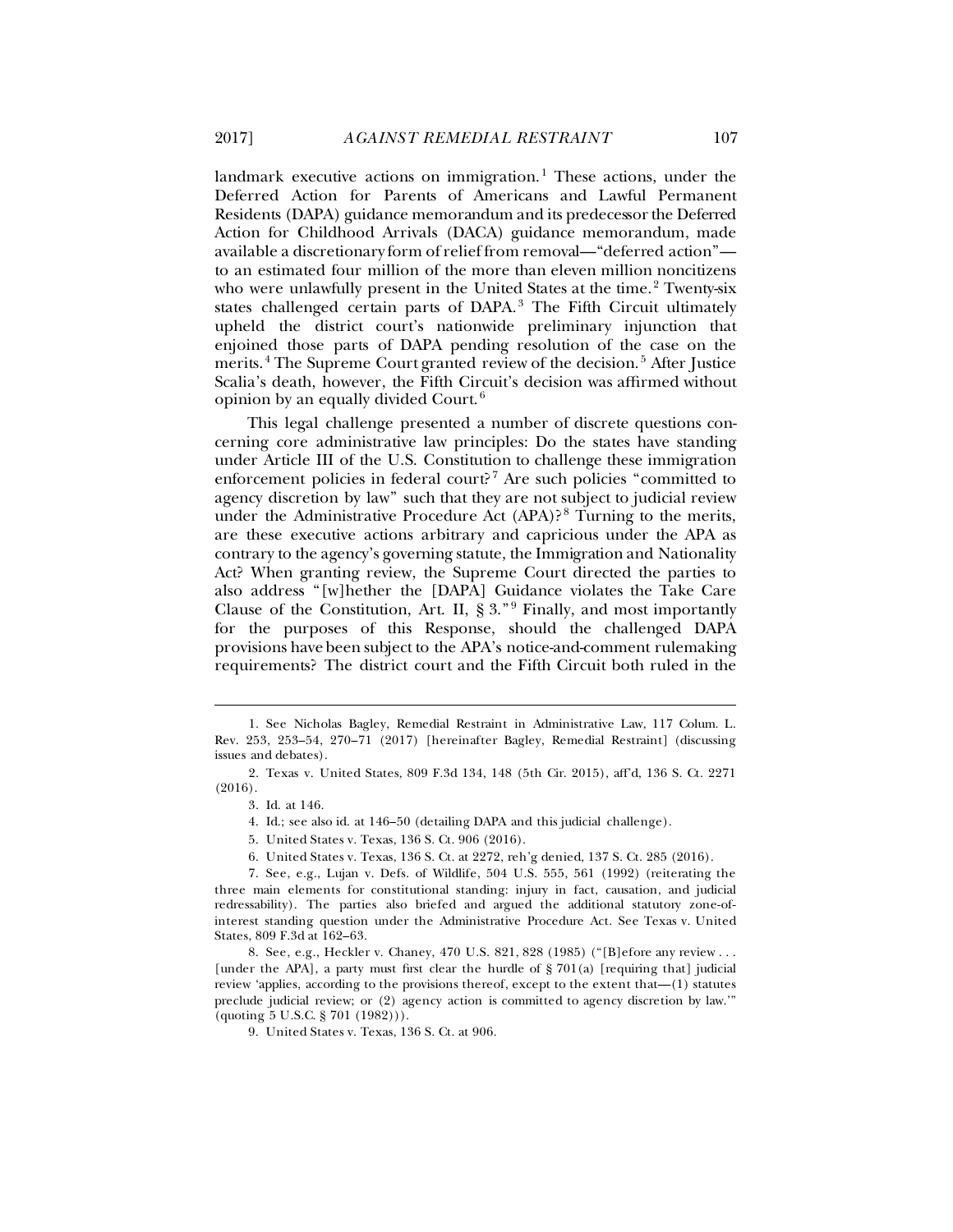states' favor on this question, finding that the states had established a substantial likelihood of success on the merits of this procedural claim.<sup>[10](#page-2-1)</sup>

As debates swirled around all of these questions in early 2016, Professor Nicholas Bagley advanced a provocative and somewhat contrarian position on the *Yale Journal on Regulation*'s blog regarding the noticeand-comment question:

<span id="page-2-0"></span>It's true that DAPA itself didn't pass through the formal notice- and-comment process . . . . It doesn't follow, however, that the administration never gave notice of DAPA or afforded the public an opportunity to comment. Quite to the contrary. Of all the possible defects in the deferred action program, lack of public input was not one of them.<sup>[11](#page-2-2)</sup>

With respect to the APA's notice requirement, Professor Bagley asserted that it was sufficient that the Obama Administration "leaked the proposal to the national media and held a Rose Garden press conference."[12](#page-2-3) As for the APA's public-comment requirement, it was sufficient that state officials "objected vociferously" in public, with such objections covered on CNN and Fox News. [13](#page-2-4) As for the requirement that the agency respond to significant comments,  $^{14}$  $^{14}$  $^{14}$  it was sufficient that "the [Justice Department's] Office of Legal Counsel released a dense and closely reasoned opinion explaining why DAPA was a lawful exercise of the President's enforcement discretion." [15](#page-2-6) Even though the Obama Administration did not even attempt to engage in the procedural formalities of notice-and-comment rulemaking, Bagley concluded that the states' legal challenge on this procedural issue should fail because the APA instructs reviewing courts

ı

<span id="page-2-1"></span><sup>10.</sup> Texas v. United States, 809 F.3d at 146. The district court did not rule on the states' substantive claims, but the Fifth Circuit also concluded that the states had established a substantial likelihood of success on the merits of their substantive challenges that the DAPA provisions were arbitrary and capricious under the APA as exceeding the agency's statutory authority under the Immigration and Nationality Act. See id. at 178–86; see also Texas v. United States, 86 F. Supp. 3d 591, 677 (S.D. Tex.), aff'd, 809 F.3d 134 (5th Cir. 2015), aff'd, 136 S. Ct. 2271 (2016).

<span id="page-2-2"></span><sup>11.</sup> Nicholas Bagley, No Harm, No Foul in *Texas v. United States*, Yale J. on Reg.: Notice & Comment (Jan. 19, 2016) [hereinafter Bagley, No Harm, No Foul], http://yalejreg.com/nc/no-harm-no-foul-in-texas-v-united-states-by-nicholas-bagley/ [http: //perma.cc/VQU2-AV3F]; accord Bagley, Remedial Restraint, supra note [1,](#page-1-9) at 270–71 (repeating and further developing this argument). This Response takes at face value Bagley's framing of the agency notice and states' response, recognizing others may see the facts differently. See, e.g., Josh Blackman, Gridlock, 130 Harv. L. Rev. 241, 279–303 (2016); Josh Blackman, Immigration Inside the Law, 55 Washburn L.J. 31, 32–36 (2016).

<sup>12.</sup> Bagley, No Harm, No Foul, supra not[e 11.](#page-2-0)

<sup>13.</sup> Id.

<span id="page-2-6"></span><span id="page-2-5"></span><span id="page-2-4"></span><span id="page-2-3"></span><sup>14.</sup> See, e.g., Perez v. Mortg. Bankers Ass'n, 135 S. Ct. 1199, 1203 (2015) (explaining that under the APA "[a]n agency must consider and respond to significant comments received during the period for public comment"); Home Box Office, Inc. v. FCC, 567 F.2d 9, 35–36 (D.C. Cir. 1977) ("[O]pportunity to comment is meaningless unless the agency responds to significant points raised by the public." (footnote omitted)).

<sup>15.</sup> Bagley, No Harm, No Foul, supra not[e 11.](#page-2-0)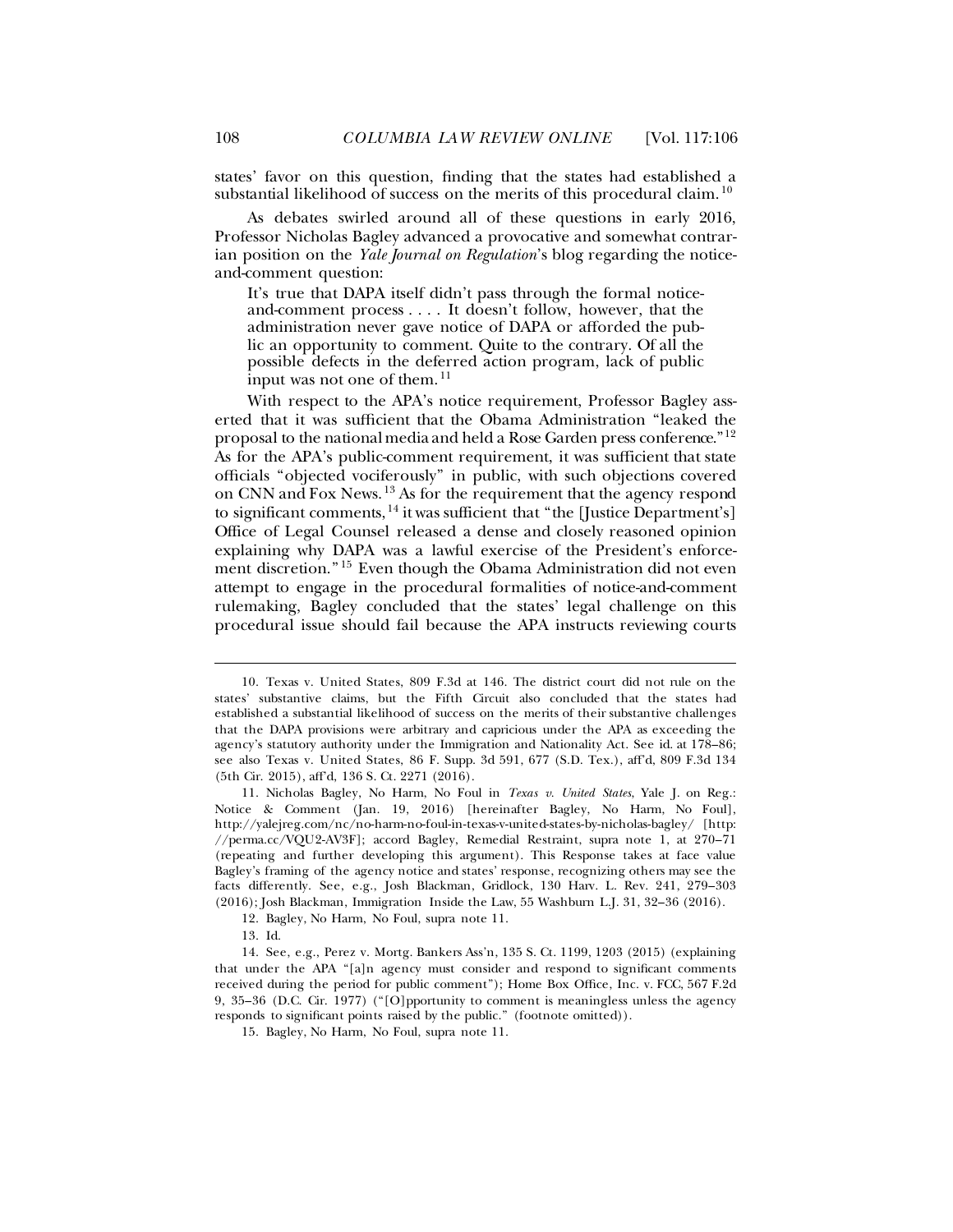that "'due account . . . be taken of the rule of prejudicial error.'" [16](#page-3-0) In other words, "no harm, no foul." [17](#page-3-1)

In *Remedial Restraint in Administrative Law*, Bagley builds on his blog post and develops a more comprehensive and nuanced argument in favor of reinvigorating the harmless error standard for judicial review of federal agency action under the APA. [18](#page-3-2) When confronted with an agency error, he argues, courts should discard the ordinary remand rule of generally vacating and remanding the agency action for further proceedings in favor of a more restrained, context-specific standard of first assessing whether the parties challenging the action were actually prejudiced by the error.<sup>[19](#page-3-3)</sup> The reason for this move, he further explains, is that the costs of the rule-based approach may outweigh the benefits.  $20$ Bagley then chronicles how this standard should apply in a variety of administrative law contexts—from notice-and-comment failures to errors in agency adjudication.<sup>[21](#page-3-5)</sup>

<span id="page-3-8"></span>As Bagley rightly observes, we lack a vigorous debate on questions of remedies in administrative law; this area deserves much more attention by scholars, practitioners, and courts (and perhaps even Congress). *Remedial Restraint in Administrative Law* is a welcome addition to our nascent conversation,  $22$  one that should hopefully spark further conversation. Similar to Professor Kathryn Watts's review, [23](#page-3-7) however, this is roughly the point at which my agreement with *Remedial Restraint in Administrative Law* ends. This Response does not attempt to present the

- 18. Bagley, Remedial Restraint, supra note [1,](#page-1-9) at 258–60.
- 19. Id. at 263–65.
- 20. Id. at 255.

<span id="page-3-9"></span> $\ddot{ }$ 

21. See id. at 265–312.

<span id="page-3-6"></span><span id="page-3-5"></span><span id="page-3-4"></span><span id="page-3-3"></span>22. A number of scholars have focused recent attention on a variety of remedial issues in administrative law. On the ordinary remand rule and court–agency dialogue, see Emily Hammond Meazell, Deference and Dialogue in Administrative Law, 111 Colum. L. Rev. 1722 (2011); Christopher J. Walker, The Ordinary Remand Rule and the Judicial Toolbox for Agency Dialogue, 82 Geo. Wash. L. Rev. 1553 (2014) [hereinafter Walker, Ordinary Remand Rule]. On remand without vacatur in particular, see, e.g., Ronald M. Levin, "Vacation" at Sea: Judicial Remedies and Equitable Discretion in Administrative Law, 53 Duke L.J. 291, 384 (2003). On remedies in separation-of-powers structural challenges, see Kent Barnett, To the Victor Goes the Toil—Remedies for Regulated Parties in Separation-of-Powers Litigation, 92 N.C. L. Rev. 481 (2014). And most recently on the nationwide injunction, see Samuel L. Bray, Multiple Chancellors: Reforming the National Injunction (UCLA Sch. of Law, Pub. Law & Legal Theory Research Paper Series Working Paper No. 16-54, 2016), http://ssrn.com/abstract=2864175 (on file with the *Columbia Law Review*).

<span id="page-3-7"></span>23. See Kathryn Watts, Rethinking Remedies, JOTWELL (Jan. 17, 2017), http:// adlaw.jotwell.com/rethinking-remedies/ [http://perma.cc/W5JQ-HZ7D].

<span id="page-3-2"></span><span id="page-3-1"></span><span id="page-3-0"></span><sup>16.</sup> Id. (quoting 5 U.S.C. § 706 (2012)); see also 5 U.S.C. § 706 ("In making the foregoing determinations, the court shall review the whole record or those parts of it cited by a party, and due account shall be taken of the rule of prejudicial error.").

<sup>17.</sup> Bagley, No Harm, No Foul, supra not[e 11.](#page-2-0)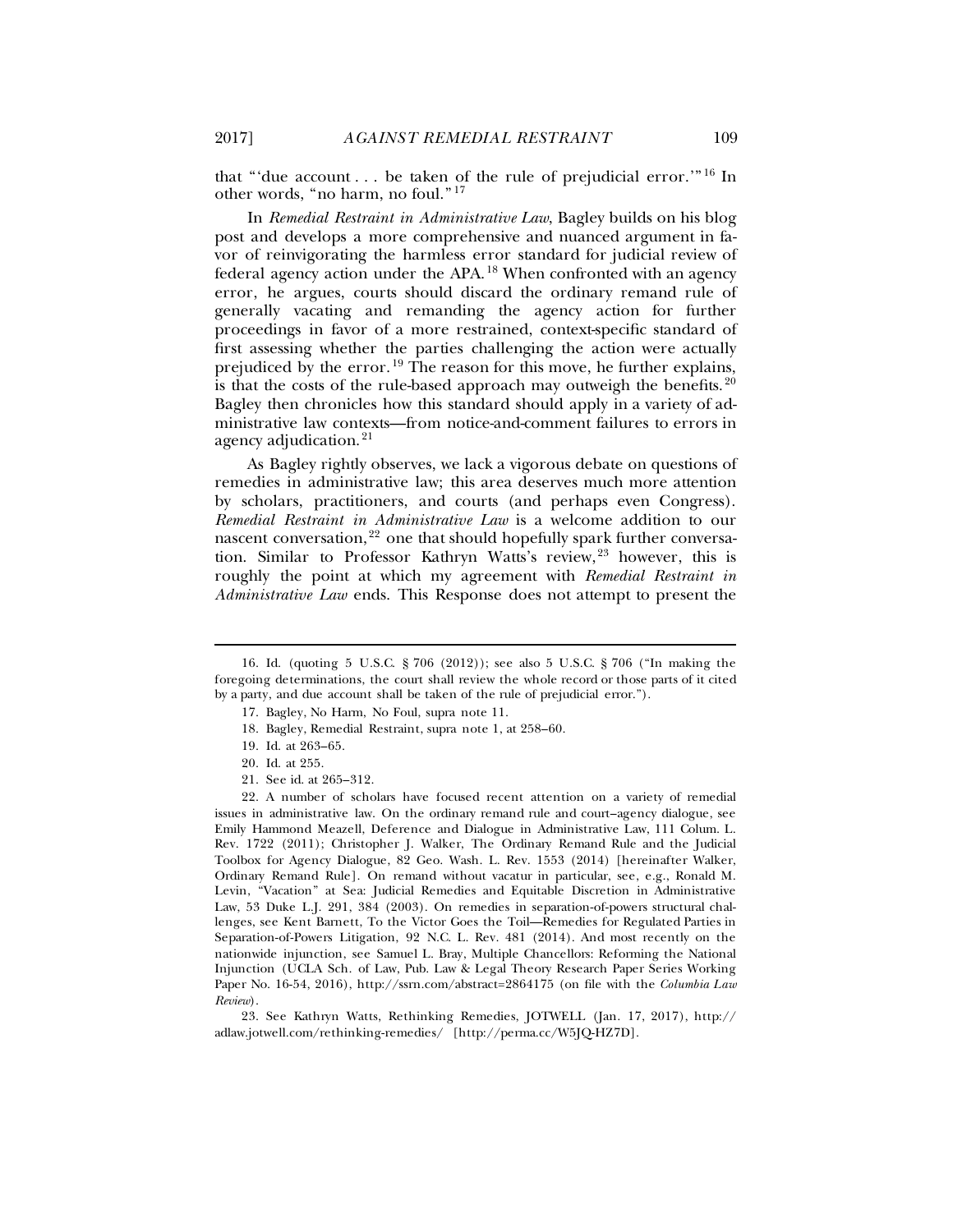comprehensive case against remedial restraint but instead focuses on two main points.

First, as discussed in Part I, one's comfort with a more restrained, standard-like approach to the APA's harmless error rule is likely correlated with one's comfort with the constitutional and normative status of the modern administrative state. Although Bagley and I share similar foundational experiences in administrative law,  $\frac{a}{4}$  we clearly do not share similar levels of comfort with the administrative state's role in American governance, much less with the role of courts in supervising federal agency action.<sup>[25](#page-4-1)</sup> For those of us who are less trusting of the federal bureaucracy, we are much less likely to find agency errors harmless especially errors related to the structures and procedures that attempt to compensate for the regulatory state's democratic deficits. The current rule-based approach of the ordinary remand rule better accounts for this distrust. And this rule-based approach is consistent with the text and structure of the APA's appellate review model, especially as the model has evolved over the decades to address various separation-of-powers concerns.

<span id="page-4-4"></span>Second, as discussed in Part II, Bagley's call for remedial restraint is based in part on his intuitions about the costs and benefits of judicial review of agency action. [26](#page-4-2) These intuitions seem to be shaped not only by an arresting level of trust in the modern administrative state, as noted above, but also by a striking amount of skepticism regarding judicial review's ability to constrain arbitrary agency action. My own empirical work looking inside agency statutory interpretation and examining the court– agency dialogue on remand seems to suggest otherwise. [27](#page-4-3) For instance, it is reasonable to conclude that federal agencies regulate against the backdrop of judicial review. They are familiar with the judicial doctrines that govern administrative law, and they seem influenced by even variation at the margins in judicial doctrine, such as the shift from *Chevron* to *Skidmore* deference. Moreover, the call for remedial restraint does not seem to appreciate some important costs of such a standard-like ap-

<span id="page-4-0"></span><sup>24.</sup> To name just a few similarities, we both started our careers clerking for federal judges who routinely review federal agency actions, and we worked together on the Justice Department's Civil Appellate Staff, in which capacity we defended federal agencies in a variety of regulatory contexts. Moreover, we have both represented regulated entities in judicial challenges to federal agency action.

<span id="page-4-1"></span><sup>25.</sup> Cf. Nicholas Bagley, The Puzzling Presumption of Reviewability, 127 Harv. L. Rev. 1285 (2014).

<span id="page-4-2"></span><sup>26.</sup> See, e.g., Bagley, Remedial Restraint, supra not[e 1,](#page-1-9) at 255 ("It's not obvious, however, that the benefits of a rule-bound approach outweigh its costs; indeed, there's reason to fear that they don't."); id. at 257 ("Holding more agency errors harmless may not much affect agency incentives; to the extent it does, any uptick in agency misbehavior may not be sufficiently worrisome to warrant the reflexive invalidation of agency action.").

<span id="page-4-3"></span><sup>27.</sup> See, e.g., Christopher J. Walker, Inside Agency Statutory Interpretation, 67 Stan. L. Rev. 999 (2015) [hereinafter Walker, Inside Agency Interpretation]; Walker, Ordinary Remand Rule, supra note [22.](#page-3-8)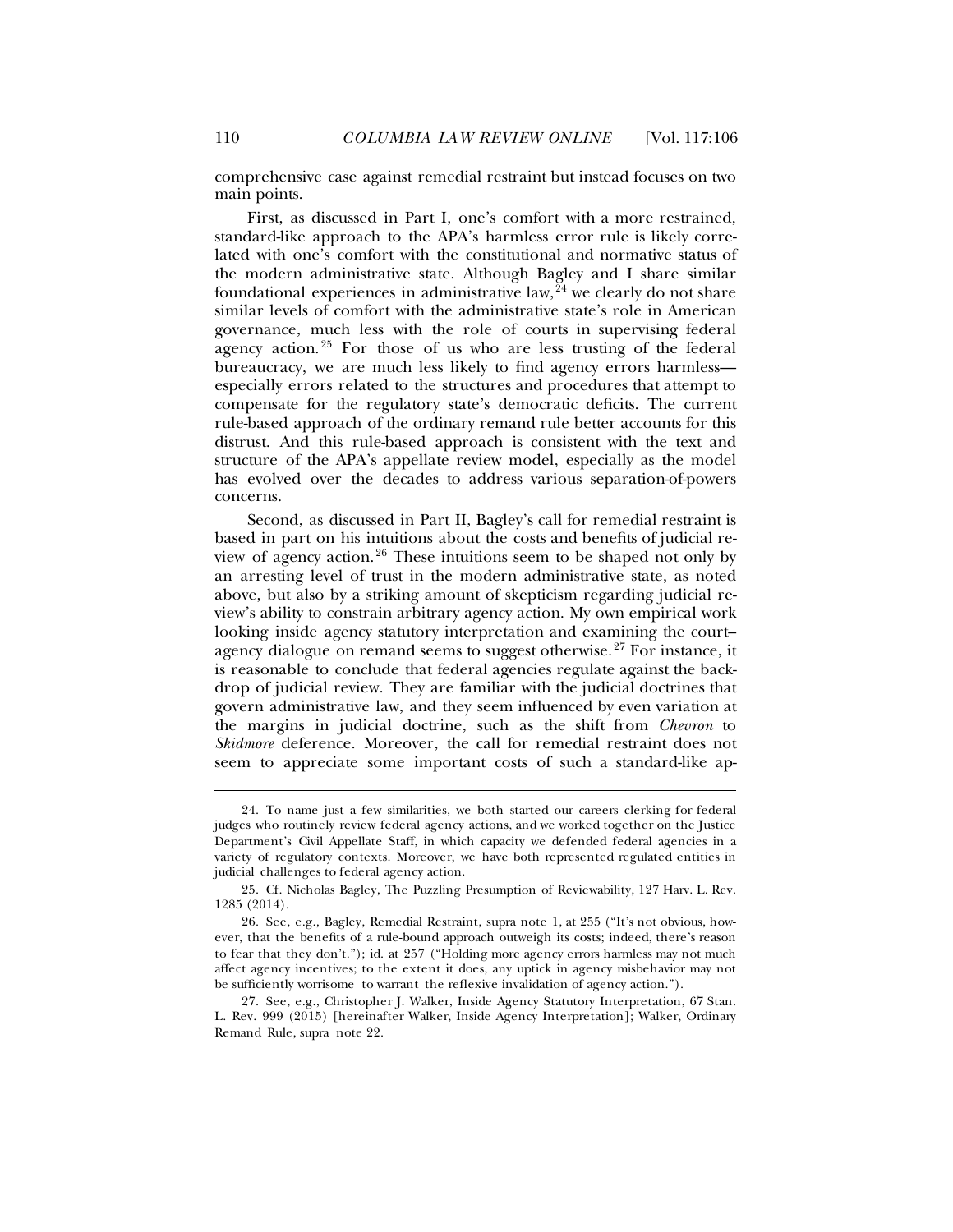proach, including a significant silencing of the court–agency dialogue and an accompanying impairment of the federal judiciary to play a more systemic role in protecting regulated individuals and entities from arbitrary agency action. This systemic role is perhaps particularly important in the agency adjudication context, in which less sophisticated individuals navigate the administrative process without representation and often lack the wherewithal to seek further review of erroneous agency actions.

This Response concludes with a warning about introducing such dramatic change to administrative law without considering its effects on the rest of the modern administrative state. The ordinary remand rule does not operate in isolation, but it is just one part of a calibrated system for judicial review of federal agency action that attempts to strike the proper balance between facilitating the exercise of congressionally delegated agency discretion and reinforcing agency procedures and structures that ensure such agency discretion is not exercised in an arbitrary or capricious manner.

#### I. BUREAUCRACY AND DISTRUST

<span id="page-5-3"></span>To understand the proper role of the APA's harmless error standard in our current approach to judicial review of federal agency action, it is helpful to frame administrative law's larger, decades-long struggle to balance agency discretion with judicial review to constrain arbitrary agency action. The Administrative Procedure Act of 1946 attempted to strike such a balance and in so doing embraced an appellate model of judicial review. [28](#page-5-0) Under this model, courts review agency actions similarly to how appellate courts review trial court decisions in civil litigation. [29](#page-5-1) The appellate review model in the civil litigation context is based on the record from the prior proceeding, and the reviewing court does not engage in independent fact-finding. Likewise, the standard of review reflects the comparative expertise of the various institutions, with more or less deferential review depending on whether the issue is more factual or legal, respectively. It is thus not surprising that the APA incorporates a judicial review principle that "due account shall be taken of the rule of prejudicial error."<sup>[30](#page-5-2)</sup> A similar "harmless error" rule was included in the original 1937 Federal Rules of Civil Procedure in that errors at trial are not

<span id="page-5-0"></span><sup>28.</sup> Bagley, Remedial Restraint, supra note [1,](#page-1-9) at 258–60. See generally Thomas W. Merrill, Article III, Agency Adjudication, and the Origins of the Appellate Review Model of Administrative Law, 111 Colum. L. Rev. 939 (2011).

<span id="page-5-1"></span><sup>29.</sup> See Walker, Ordinary Remand Rule, supra note [22,](#page-3-8) at 1554–56 (discussing administrative law's appellate review model in greater detail).

<span id="page-5-2"></span><sup>30.</sup> 5 U.S.C. § 706 (2012). As the Attorney General's 1947 manual on the APA asserts, this prejudicial error rule means that "errors which have no substantial bearing on the ultimate rights of the parties will be disregarded." U.S. Dep't of Justice, Attorney General's Manual on the Administrative Procedure Act 110 (1947).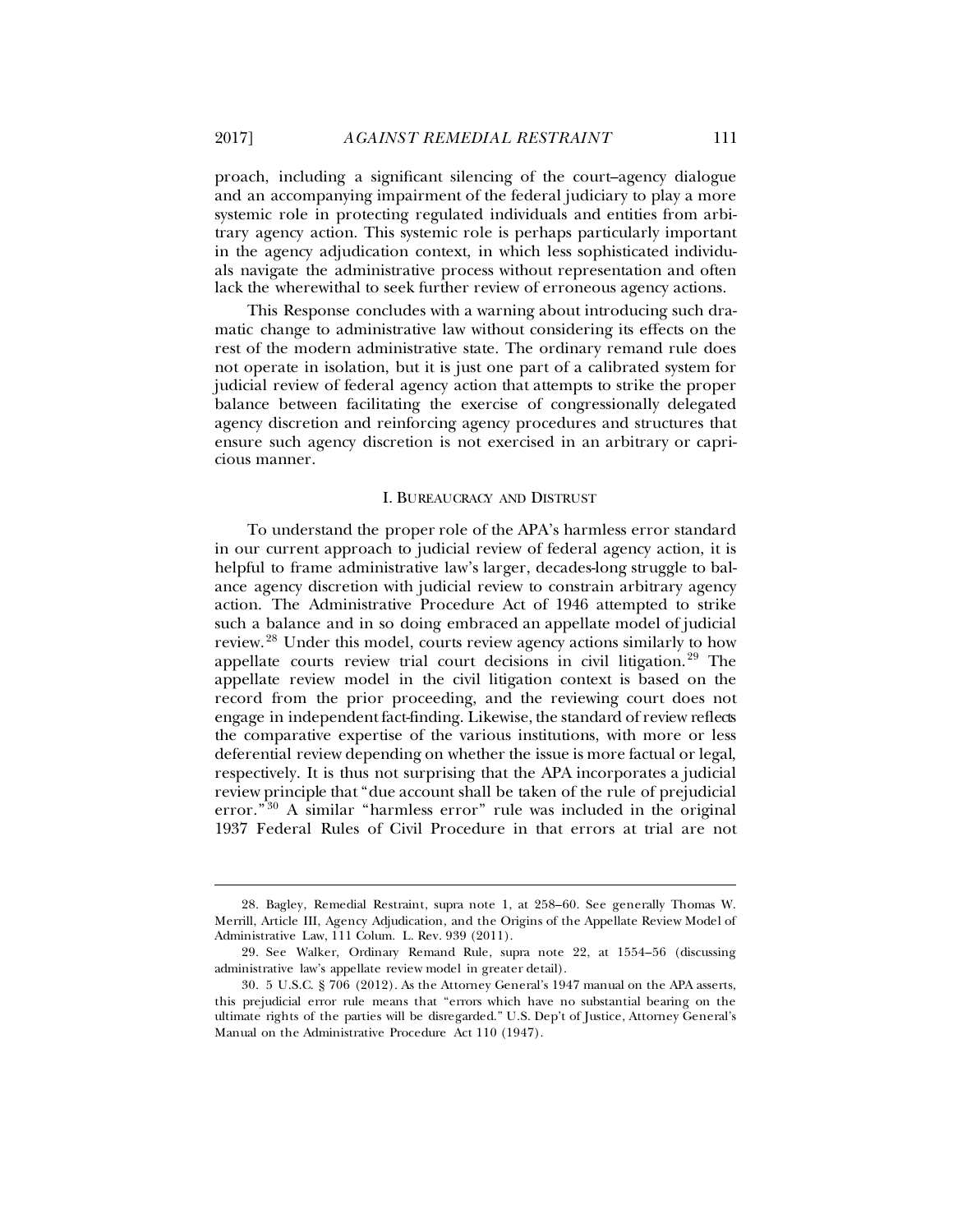grounds for relief "unless refusal to take such action appears to the court inconsistent with substantial justice."<sup>[31](#page-6-0)</sup>

Unlike the intrabranch relationship between appellate and trial courts, however, the relationship between courts and agencies implicates separation-of-powers concerns among all three branches of government. On the Article I front, "[t]he presumption that the reviewing court has superior competence to answer questions of law is rebutted by the fact that Congress often delegates law-elaboration authority first and foremost to the agency." [32](#page-6-1) On the Article II front, most federal agencies are squarely located within the Executive Branch, with so-called independent agencies more geographically ambiguous. As such, those federal agencies have certain law-execution discretion—separate from the congressionally delegated authority—under Article II.<sup>[33](#page-6-2)</sup> Administrative law's appellate model of judicial review has thus evolved to incorporate a number of agency-deference doctrines that reflect these separation-of-powers values. *Chevron* deference comes immediately to mind. [34](#page-6-3) As Professor Thomas Merrill has explained, one reason why administrative law's approach to judicial review has persevered is that "[t]he appellate review model has . . . proven to be flexible at the macro level." [35](#page-6-4)

A contrasting set of separation-of-powers concerns is also at play. The eras of federal lawmaking by common law and by statute have ceded to an era of federal lawmaking by regulation.<sup>[36](#page-6-5)</sup> As Chief Justice Roberts remarked, "The administrative state 'wields vast power and touches al-

<span id="page-6-1"></span>32. Walker, Ordinary Remand Rule, supra note [22,](#page-3-8) at 1555 (citing, inter alia, Nat'l Cable & Telecomms. Ass'n v. Brand X Internet Servs., 545 U.S. 967, 983 (2005)).

<span id="page-6-2"></span>33. See Christopher J. Walker, Avoiding Normative Canons in the Review of Administrative Interpretations of Law: A *Brand X* Doctrine of Constitutional Avoidance, 64 Admin. L. Rev. 139, 173–82 (2012) (exploring these dual separation-of-powers concerns in the context of *Chevron* deference and modern constitutional avoidance). To be sure, some scholars have advanced a more robust Article II theory. See, e.g., Jack Goldsmith & John F. Manning, The President's Completion Power, 115 Yale L.J. 2280, 2282 (2006) (arguing that the President has constitutional authority to fill in the holes of any statutory scheme, subject to congressional override).

<span id="page-6-3"></span>34. Chevron U.S.A. Inc. v. Nat. Res. Def. Council, Inc., 467 U.S. 837, 842–44 (1984) (instructing courts to defer to reasonable agency interpretations of ambiguous provisions in statutes the agency administers); see also Merrill, supra note [28,](#page-5-3) at 999 (noting "in response to the deregulation movement, the model was sufficiently elastic to permit a further modification in the appropriate division of authority in resolving questions of law, most prominently with the *Chevron* decision in 1984").

35. Merrill, supra note [28,](#page-5-3) at 998.

<span id="page-6-5"></span><span id="page-6-4"></span>36. See, e.g., Dakota S. Rudesill, Christopher J. Walker & Daniel P. Tokaji, A Program in Legislation, 65 J. Legal Educ. 70, 72 (2015) ("In 2013 alone, federal agencies filled nearly 80,000 pages of the Federal Register with adopted rules, proposed rules, and notices. By contrast, the 113th Congress [filled] . . . a total of 1,750 pages in the Statutes at Large." (footnote omitted)).

<span id="page-6-0"></span><sup>31.</sup> Fed. R. Civ. P. 61 (1937) (repealed 2007). In 2007, Rule 61 was stylistically modified to instruct that "the court must disregard all errors and defects that do not affect any party's substantial rights." Fed. R. Civ. P. 61 (as amended Apr. 30, 2007, effective Dec. 1, 2007).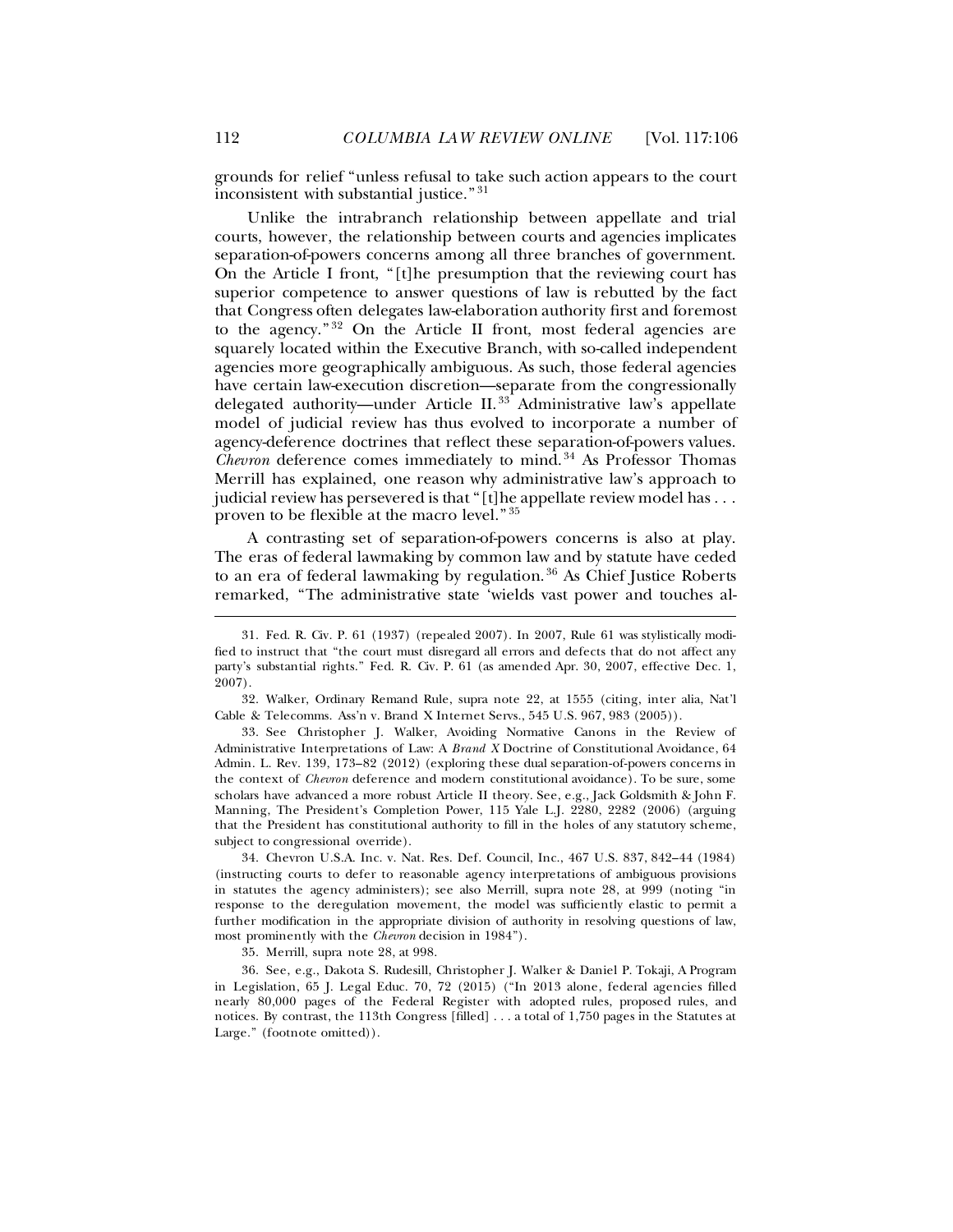most every aspect of daily life'" such that "[t]he Framers could hardly have envisioned today's 'vast and varied federal bureaucracy' and the authority administrative agencies now hold over our economic, social, and political activities." $37$  To be sure, the Supreme Court has not overruled the nondelegation doctrine, which instructs that Congress cannot delegate legislative power to federal agencies but, instead, must delegate lawmaking power only based on an "intelligible principle."<sup>[38](#page-7-1)</sup> Yet the doctrine currently imposes no real constraints; the Court has yet to find any delegation to be unconstitutional since the APA's enactment.<sup>[39](#page-7-2)</sup> When one combines the Court's lack of an effective doctrine to patrol excessive congressional delegations of lawmaking authority to federal agencies with "the rise and rise of the administrative state,"<sup>[40](#page-7-3)</sup> it should come as no surprise that many have a deep distrust of the American bureaucracy and a fear of arbitrary exercises of agency lawmaking discretion. As Professor Aaron Nielson and I have argued, a central principle of administrative law is (or at least should be) that discretion can be dangerous.  $41$ 

The appellate review model for administrative law has evolved to address some of these concerns as well. For instance, in the 1970s the model adapted to embrace "hard look" review under the APA's arbitraryand-capricious standard to discourage arbitrary agency action. Hard look review, as the Supreme Court has instructed, requires reasoned decisionmaking in that:

[A]n agency rule would be arbitrary and capricious if the agency has relied on factors which Congress has not intended it to consider, entirely failed to consider an important aspect of the problem, offered an explanation for its decision that runs counter to the evidence before the agency, or is so implausible that it could not be ascribed to a difference in view or the product of agency expertise. [42](#page-7-5)

As Professor Merrill has observed, this hard-look "approach required no fundamental alteration in the appellate review model. Courts simply lay-

<span id="page-7-0"></span><sup>37.</sup> City of Arlington v. FCC, 133 S. Ct. 1863, 1878 (2013) (Roberts, C.J., dissenting) (quoting Free Enter. Fund v. Pub. Co. Accounting Oversight Bd., 561 U.S. 477, 499  $(2010)$ .

<sup>38.</sup> J.W. Hampton, Jr., & Co. v. United States, 276 U.S. 394, 409 (1928).

<span id="page-7-2"></span><span id="page-7-1"></span><sup>39.</sup> See Whitman v. Am. Trucking Ass'ns, 531 U.S. 457, 474–75 (2001) (discussing nondelegation doctrine precedent); see also Dep't of Transp. v. Ass'n of Am. R.Rs., 135 S. Ct. 1225, 1246 (2015) (Thomas, J., concurring in the judgment) ("We have held that the Constitution categorically forbids Congress to delegate its legislative power to any other body, but it has become increasingly clear to me that the test we have applied to distinguish legislative from executive power largely abdicates our duty to enforce that prohibition." (citing *Whitman*, 531 U.S. at 472)).

<span id="page-7-3"></span><sup>40.</sup> Gary Lawson, The Rise and Rise of the Administrative State, 107 Harv. L. Rev. 1231 (1994).

<span id="page-7-5"></span><span id="page-7-4"></span><sup>41.</sup> Aaron L. Nielson & Christopher J. Walker, Strategic Immunity, 66 Emory L.J. 55, 57 (2016) ("The danger is that although discretion can be and, indeed, usually is used for the public's benefit, it can also serve self-interested ends.").

<sup>42.</sup> Motor Vehicle Mfrs. Ass'n v. State Farm Mut. Auto. Ins., 463 U.S. 29, 43 (1983).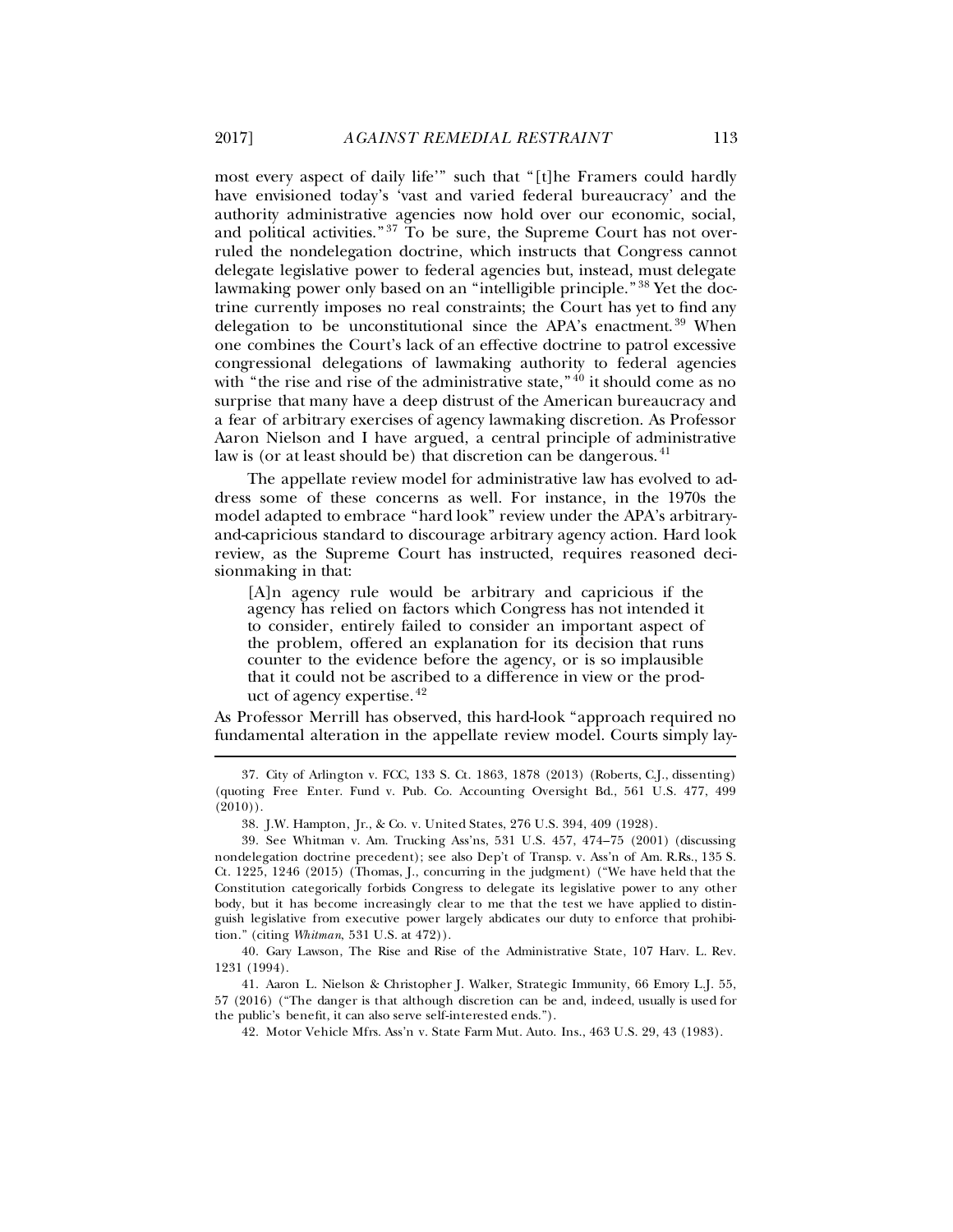ered a more aggressive monitoring of the quality of agency reasoning on top of the standard review of the factual record from the original model." [43](#page-8-0)

The administrative law principles established by the Supreme Court in the 1940s in the *Chenery* decisions similarly reformed the appellate review model in light of separation-of-powers concerns. First, the Court departed from "the settled rule" in the civil litigation context that a trial court's decision "must be affirmed if the result is correct 'although the lower court relied upon a wrong ground or gave a wrong reason.'" [44](#page-8-1) Instead, "[t]he grounds upon which an administrative order must be judged are those upon which the record discloses that its action was based." [45](#page-8-2) Or, as the *Chenery II* Court rearticulated the rule shortly after the APA's enactment, "A reviewing court, in dealing with a determination or judgment which an administrative agency alone is authorized to make, must judge the propriety of such action solely by the grounds invoked by the agency." [46](#page-8-3)

Separation-of-powers concerns, as Professor Kevin Stack has convincingly argued, motivate this first *Chenery* principle. In particular, this principle "promotes core values of the nondelegation doctrine in ways that supplement the enforcement of the intelligible principle requirement." $\frac{47}{7}$  $\frac{47}{7}$  $\frac{47}{7}$  It does so by increasing political accountability of the agency's action, by helping to prevent arbitrary and capricious agency action, and by "provid[ing] assurance that accountable agency decision-makers, not merely courts and agency lawyers, have embraced the grounds for the agency's actions, and that the agency decision-makers have exercised their judgment on the issue in the first instance." [48](#page-8-5) Professor Jon Michaels's important work on "administrative separation of powers" the call to view "administrative law through the lens of a secondary, subconstitutional separation of powers that triangulates administrative power among politically appointed agency leaders, an independent civil service, and a vibrant civil society" [49](#page-8-6)—further underscores the need for this *Chenery*

 $\ddot{ }$ 

46. SEC v. Chenery Corp. (*Chenery II* ), 332 U.S. 194, 196 (1947).

48. Id. at 958–59.

<span id="page-8-6"></span><span id="page-8-5"></span>49. Jon D. Michaels, An Enduring, Evolving Separation of Powers, 115 Colum. L. Rev. 515, 520 (2015); cf. Miriam Seifter, Complementary Separation of Powers, 91 N.Y.U. L. Rev. Online 186, 199 (2016), http://www.nyulawreview.org/sites/default/files/NYULawReviewOnline-91-Seifter.pdf [http://perma.cc/6KSU-BYFA] ("Civil society, acting alone, cannot replicate Congress along relevant dimensions, but it can complement Congress and further ideals of inclusion and public engagement. It may be the energetic involvement of all of the players . . . that does the work of checking and balancing in the modern administrative state."). For an in-depth discussion of Professor Michaels's work on administrative

<span id="page-8-7"></span><sup>43.</sup> Merrill, supra note [28,](#page-5-3) at 999.

<span id="page-8-2"></span><span id="page-8-1"></span><span id="page-8-0"></span><sup>44.</sup> SEC v. Chenery Corp. (*Chenery I* ), 318 U.S. 80, 88 (1943) (quoting Helvering v. Gowran, 302 U.S. 238, 245 (1937)).

<sup>45.</sup> Id. at 87.

<span id="page-8-4"></span><span id="page-8-3"></span><sup>47.</sup> Kevin M. Stack, The Constitutional Foundations of *Chenery*, 116 Yale L.J. 952, 958 (2007).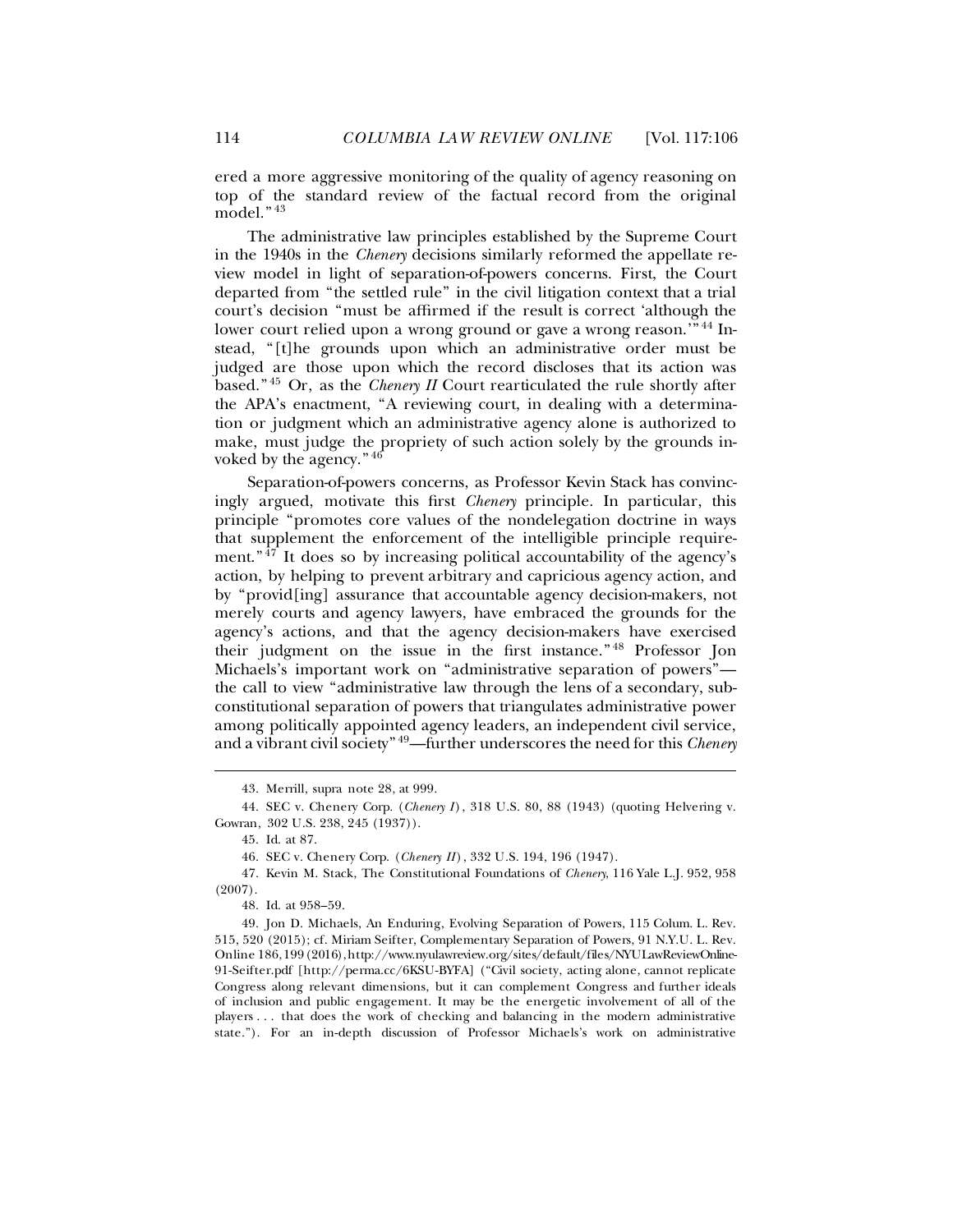principle and related doctrines. As Professor Michaels argues, when reviewing agency action, courts should "consider whether a fair, inclusive administrative process has been short-circuited, disabled, or unduly interfered with in a manner that precludes or limits meaningful participation by all three administrative rivals." [50](#page-9-0)

<span id="page-9-6"></span>The second *Chenery* principle—the ordinary remand rule—is yet another modification to the appellate review model. As the *Chenery I* Court announced, if a court concludes that an agency's decision is erroneous, the general rule is to remand to the agency to consider the issue anew— as opposed to the court deciding the issue itself.<sup>[51](#page-9-1)</sup> "[T]he guiding principle," as the Court reiterated several years after the *Chenery* cases, "is that the function of the reviewing court ends when an error of law is laid bare. At that point the matter once more goes to the [agency] for reconsideration." [52](#page-9-2) The Court has rearticulated this ordinary remand rule over the years in a variety of administrative law contexts. [53](#page-9-3) As I have explored elsewhere, the ordinary remand rule applies not only to questions of fact—as is the case in the civil litigation context—but also to questions of the application of law to fact, policy judgments, and even certain questions of law.<sup>[54](#page-9-4)</sup> It is the ordinary rule, "except in rare circumstances." [55](#page-9-5) Those rare exceptions, I have argued, should be limited to when

<span id="page-9-1"></span>51*.* SEC v. Chenery Corp. (*Chenery I* ), 318 U.S. 80, 95 (1943) (remanding the matter to the agency because the "administrative order cannot be upheld unless the grounds upon which the agency acted in exercising its powers were those upon which its action can be sustained"); accord *Chenery II*, 332 U.S. at 196.

52. Fed. Power Comm'n v. Idaho Power Co., 344 U.S. 17, 20 (1952).

<span id="page-9-4"></span>54. See Walker, Ordinary Remand Rule, supra note [22,](#page-3-8) at 1561–79 (tracing the evolution of the ordinary remand rule).

<span id="page-9-5"></span>55*. Orlando Ventura*, 537 U.S. at 16 ("'[T]he proper course, except in rare circumstances, is to remand to the agency for additional investigation or explanation.'" (quoting Fla. Power & Light Co. v. Lorion, 470 U.S. 729, 744 (1985))).

separation of powers, see Jon D. Michaels, Separation of Powers All the Way Forward: The Theory and Practice of Constitutional, Administrative, and Privatized Government (forthcoming 2017) [hereinafter Michaels, Separation of Powers] (on file with the *Columbia Law Review*).

<span id="page-9-0"></span><sup>50.</sup> Michaels, Separation of Powers, supra note [49](#page-8-7) (manuscript at 230). It is worth noting that, like the heading of this Part, Professor Michaels analogizes administrative separation of powers to John Hart Ely's *Democracy and Distrust*: "When thinking about republican government in an administrative rather than legislative arena, reinforcing representative democracy becomes reinforcing rivalrous administration." Id. (manuscript at 229–30); see also id. (manuscript at 229) ("We can piggyback on the powerful but not uncontroversial *Carolene Products*/Ely approach and retool it for use in the administrative arena." (citing United States v. Carolene Prods. Co., 304 U.S. 144, 152 n.4 (1938); John Hart Ely, Democracy and Distrust 102–03 (1980))).

<span id="page-9-3"></span><span id="page-9-2"></span><sup>53.</sup> See, e.g., Negusie v. Holder, 555 U.S. 511, 517 (2009) ("When the BIA has not spoken on 'a matter that statutes place primarily in agency hands,' our ordinary rule is to remand to 'giv[e] the BIA the opportunity to address the matter in the first instance in light of its own expertise.'" (quoting INS v. Orlando Ventura, 537 U.S. 12, 16–17 (2002) (per curiam))).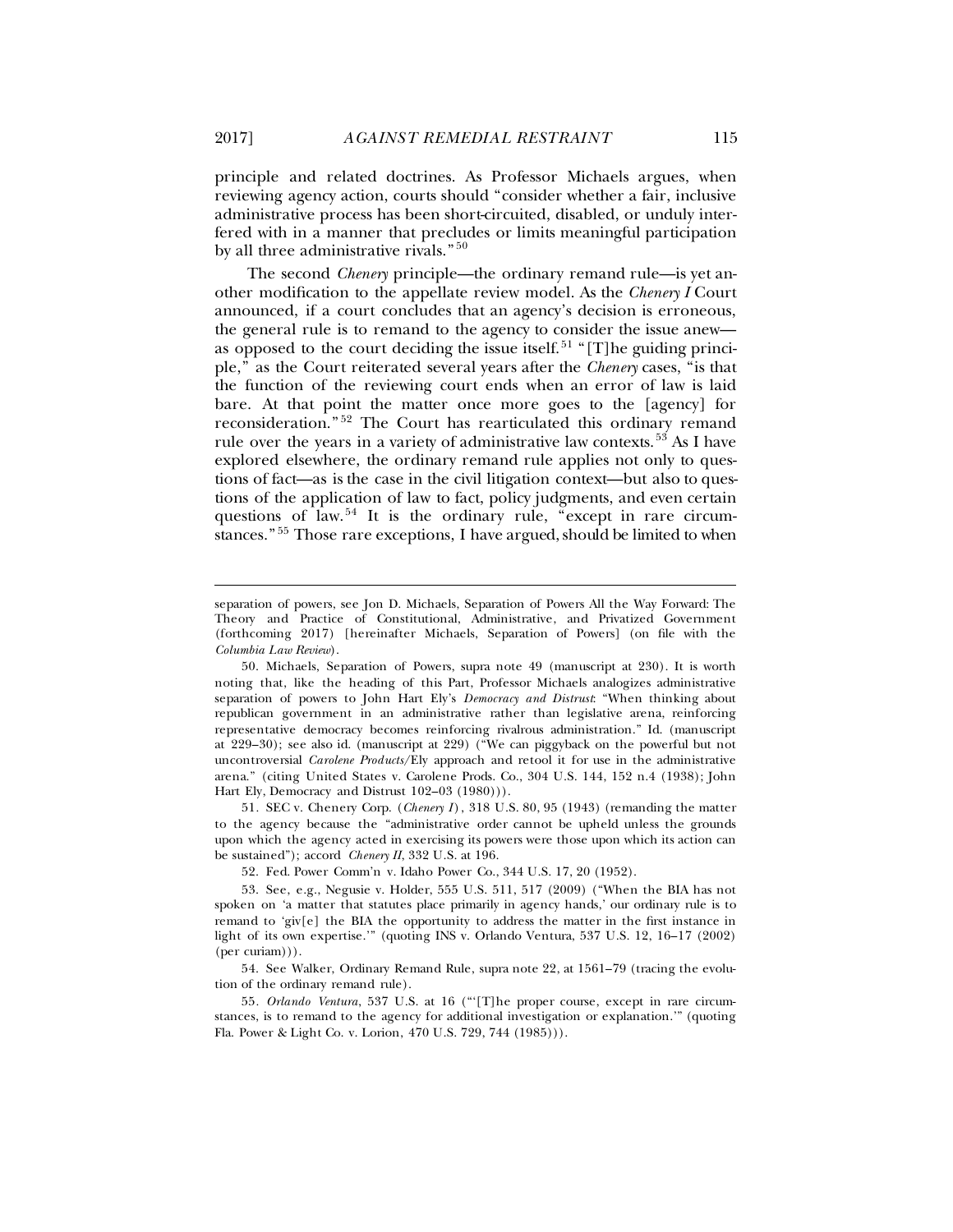<span id="page-10-0"></span>there are "inadequate or erroneous subsidiary findings" [56](#page-10-1) that the court is fairly confident do not affect the outcome, when the agency lacks the authority to decide the issue, or when Congress has provided for a trial de novo of the issue. [57](#page-10-2)

<span id="page-10-9"></span>These two *Chenery* principles, taken together, provide important context for the scope of the APA's harmless error charge that "due account shall be taken of the rule of prejudicial error." [58](#page-10-3) In other words, it is not at all clear, especially in light of these separation-of-powers concerns, that, "[a]s a matter of what the APA says, . . . harmless error review should be as central to administrative law as it is to conventional litigation." [59](#page-10-4)

Bagley is certainly correct, though, that the APA's harmless error rule has developed as a "rule-like approach to administrative remedies" as opposed to a more context-based standard that includes a robust investigation into the prejudice caused by the agency error. [60](#page-10-5) In light of the *Chenery* principles and related adaptations to administrative law's appellate review model, the inquiry into whether an agency error is harmless has largely been limited to an agency's "inadequate or erroneous subsidiary findings," [61](#page-10-6) and even then only when the reviewing court is confident that those minor errors would not affect the outcome. <sup>[62](#page-10-7)</sup> Remand is, as the Supreme Court has often repeated, the general rule, "except in rare circumstances." [63](#page-10-8)

[T]here is another exception of particular relevance here: when APA § 706(2)(F) applies and "the facts are subject to trial de novo by the reviewing court." . . . Logically, then, if the reviewing court is empowered to conduct a trial de novo, the court is not required to remand (though it retains discretion to do so) because de novo review allows the court to take the unusual step of substituting its judgment for that of the agency.

99 Minn. L. Rev. 221, 267 (2014) [hereinafter Hoffer & Walker, Death of Tax Court Exceptionalism] (quoting 5 U.S.C. § 706(2)(F) (2012)) (footnote omitted).

58. 5 U.S.C. § 706.

<span id="page-10-4"></span><span id="page-10-3"></span>59. Bagley, Remedial Restraint, supra note [1,](#page-1-9) at 259. To be sure, Bagley notes a number of these separation-of-powers concerns, see id. at 260–62, and how they have limited the APA's harmless error rule. He argues that these concerns have resulted in "the rule of prejudicial error ha[ving] gone missing." Id. at 262. This Part, however, explains that the harmless error standard has not gone missing; it just plays a much more limited role in light of these constitutional concerns than it might in the context of civil litigation.

60. Id. at 257.

61. Friendly, supra note [56,](#page-10-0) at 224.

62. See Walker, Ordinary Remand Rule, supra note [22,](#page-3-8) at 1566–68.

<span id="page-10-8"></span><span id="page-10-7"></span><span id="page-10-6"></span><span id="page-10-5"></span>63*.* INS v. Orlando Ventura, 537 U.S. 12, 16 (2002) (per curiam) (quoting Fla. Power & Light Co. v. Lorion, 470 U.S. 729, 744 (1985)); accord Negusie v. Holder, 555 U.S. 511, 523 (2009); Gonzales v. Thomas, 547 U.S. 183, 186 (2006) (per curiam).

<span id="page-10-1"></span><sup>56.</sup> Henry J. Friendly, *Chenery* Revisited: Reflections on Reversal and Remand of Administrative Orders, 1969 Duke L.J. 199, 224.

<span id="page-10-2"></span><sup>57.</sup> The first two exceptions are discussed in Walker, Ordinary Remand Rule, supra note [22,](#page-3-8) at 1566–68, 1620, and the third in Stephanie Hoffer & Christopher J. Walker, The Death of Tax Court Exceptionalism: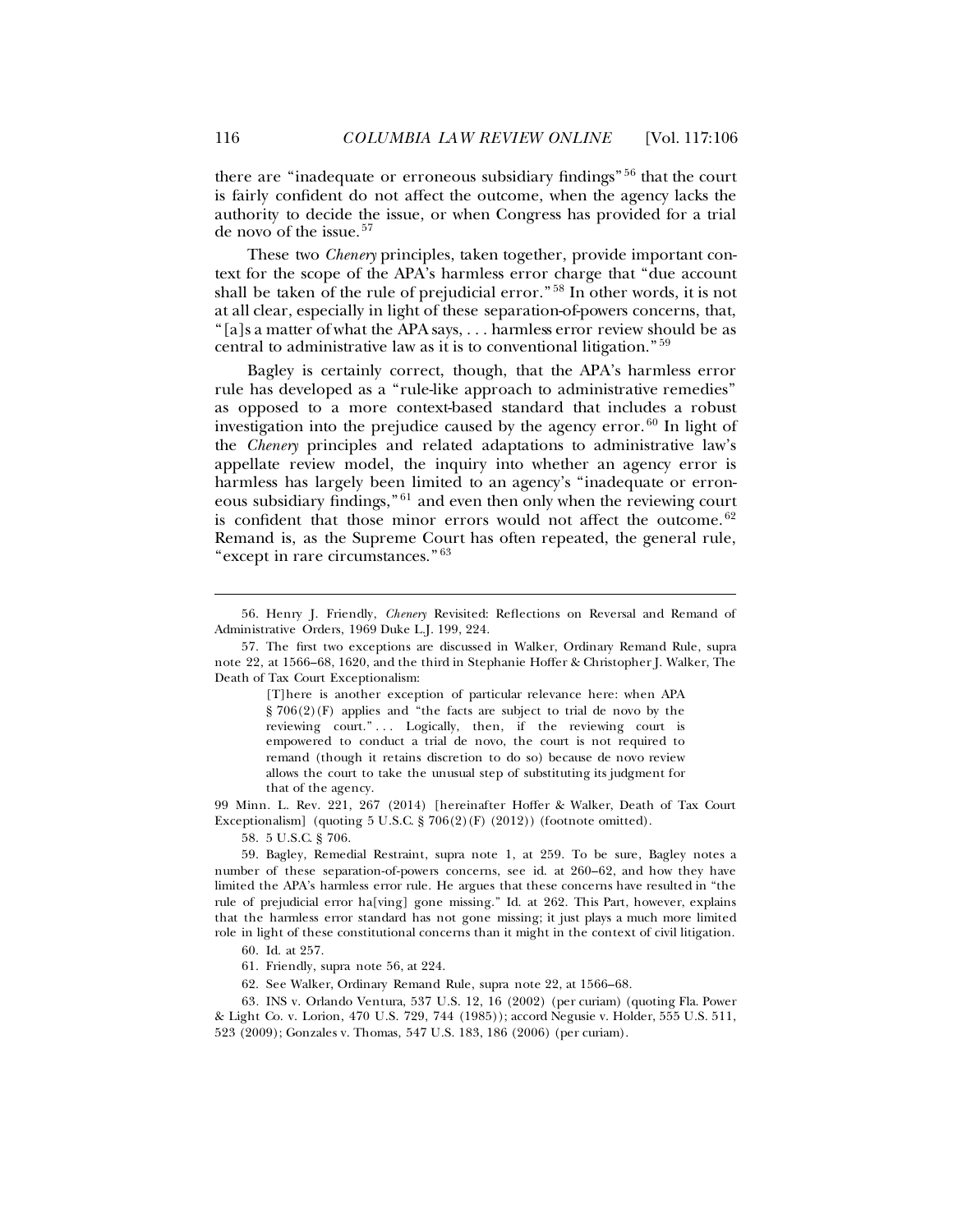Such an approach to harmless error, although perhaps less searching than in the civil litigation context, is fully consistent with the text and structure of the APA. In light of the separation-of-powers concerns that motivate judicial review of agency action, it turns out that most agency errors will be deemed harmful, especially errors with respect to agency processes and structures. Some errors may well rise to the level of structural error—to borrow from the criminal law context—such that no showing of prejudice is required. <sup>[64](#page-11-0)</sup> For other errors not considered to be structural enough to exempt them entirely from the harmless error inquiry, concerns about due process, bureaucratic legitimacy, or administrative separation of powers may persuade courts to adopt a "strong" pre-sumption of prejudice.<sup>[65](#page-11-1)</sup>

<span id="page-11-4"></span>Many of the agency errors Bagley highlights as meriting a more searching prejudice inquiry can be considered structural errors—or at least errors affecting substantial procedural rights so as to require at least a strong presumption of prejudice. On the rulemaking front, if the agency is required to utilize notice-and-comment rulemaking but fails to do so (such as was at issue in *United States v. Texas*), that goes to the heart of the administrative process. [66](#page-11-2) It is not about an error at trial, to borrow from the civil and criminal contexts, but a lack of a trial entirely. At the very least "[t]he entire conduct of the [agency proceeding] from beginning to end is obviously affected" by the lack of notice-and-comment rulemaking. [67](#page-11-3) Judicial inquiry into whether the parties were harmed when they received notice by press leakage and were able to voice their con-

<span id="page-11-0"></span><sup>64.</sup> For examples of structural errors in the criminal law context, see Sullivan v. Louisiana, 508 U.S. 275, 281 (1993) ("Denial of the right to a jury verdict of guilt beyond a reasonable doubt is certainly a [structural] error [when harmless error analysis does not apply], the jury guarantee being a 'basic protectio[n]' whose precise effects are unmeasurable, but without which a criminal trial cannot reliably serve its function." (citation omitted)); Waller v. Georgia, 467 U.S. 39, 49 (1984) (holding "the defendant should not be required to prove specific prejudice in order to obtain relief for a violation of the public-trial guarantee"); Tumey v. Ohio, 273 U.S. 510, 535 (1927) ("No matter what the evidence was against him, he had the right to have an impartial judge."); United States v. Kimbrel, 532 F.3d 461, 469 (6th Cir. 2008) ("'Structural' errors [such as the *Batson* error here], by contrast, which affect the 'entire conduct of the trial from beginning to end,' are not subject to harmless-error review."(quoting Arizona v. Fulminante, 499 U.S. 279, 309  $(1991))$ .

<span id="page-11-1"></span><sup>65.</sup> Kristin E. Hickman & Mark Thomson, Open Minds and Harmless Errors: Judicial Review of Postpromulgation Notice and Comment, 101 Cornell L. Rev. 261, 311 (2016) (arguing "a strong presumption against the validity of postpromulgation notice and comment best respects the balance between an express statutory command for prepromulgation notice and comment and a particularized harmless error rule").

<span id="page-11-2"></span><sup>66.</sup> See Bagley, Remedial Restraint, supra note [1,](#page-1-9) at 269–74 (discussing examples of errors in rulemaking).

<span id="page-11-3"></span><sup>67.</sup> *Fulminante*, 499 U.S. at 309–10 (1991) (explaining judicial bias and lack of representation for a criminal defendant are structural errors).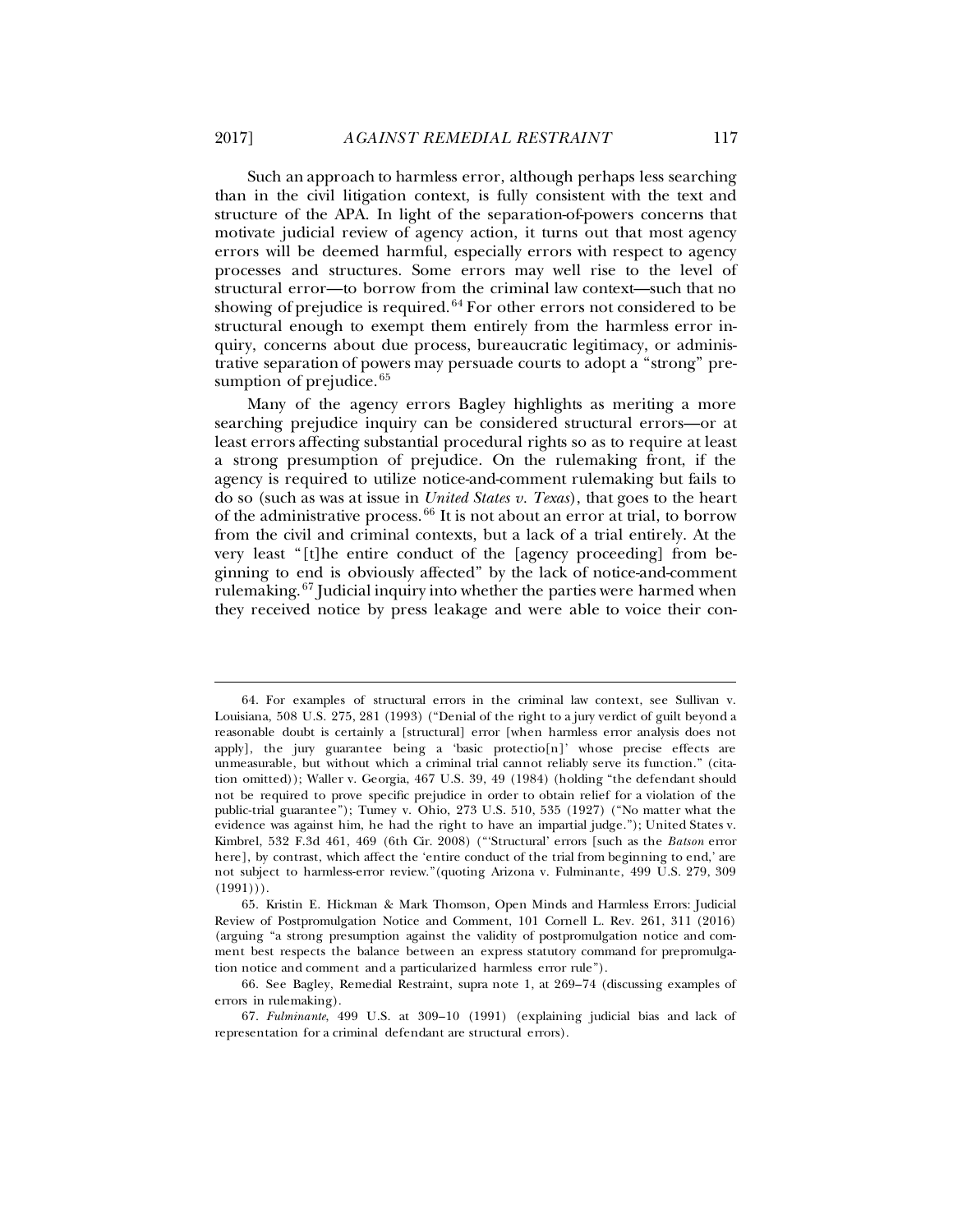cerns on cable television news shows has no place in the context of structural error. [68](#page-12-0)

This seems to be Professor Watts's main critique of the argument:

This kind of reasoning, in my mind, threatens to eviscerate Section 553 of the APA, allowing informal dialogue between an agency and interested parties to substitute for Section 553's carefully defined procedures. Effectively, it would allow the *LA Times*, *Fox News*, *CNN* and other media channels to displace the Federal Register as the place where interested parties must look to find—and to learn how and when to comment on—proposed agency rules. That is not consistent with the APA. Nor would it help to bolster the public's perception of the legitimacy of agency decisionmaking. [69](#page-12-1)

There is both a structural and a public legitimacy point here. As Professor Watts further explains, "Procedural fastidiousness, in my mind, plays a very important role in bolstering public perceptions of agency legitimacy and attending to agencies' democracy deficit." [70](#page-12-2) If Bagley's context-specific standard were adopted, a reviewing court may well have to assess in the next case whether rulemaking by Twitter is a proper, harmless substitute for notice-and-comment rulemaking.

Bagley's other rulemaking examples do not fare much better. He argues that a context-specific harmlessness standard should apply to "logical outgrowth" challenges, in which a regulated entity challenges a final rule for lack of fair notice because the final rule is not a logical out-growth of the proposed rule.<sup>[71](#page-12-3)</sup> Again, notice is a critical procedural right embedded in the APA's notice-and-comment rulemaking process. It should be structural error if the public is not given fair notice of the final rule, or at the very least this procedural right should be considered so fundamental so as to impose a strong presumption of prejudice. This is particularly important because the substantive standard for a logical outgrowth challenge already encompasses a prejudice inquiry: whether the public had fair notice. [72](#page-12-4)

The same is true of challenges to legislative rules that are published without a notice-and-comment period and then subjected to a postpromulgation comment period. [73](#page-12-5) Public comment on a proposed rule is a core

<span id="page-12-0"></span><sup>68.</sup> It is important to underscore that individuals challenging agency action, as discussed in the Introduction, must still establish that they were injured in fact by the agency's actions for the purposes of standing under Article III and that their interests are within the zone of interests for purposes of judicial review under the APA.

<sup>69.</sup> Watts, supra not[e 23.](#page-3-9)

<span id="page-12-2"></span><span id="page-12-1"></span><sup>70.</sup> Id. See generally Louis L. Jaffe, Judicial Control of Administrative Action 320 (1965) ("The availability of judicial review is the necessary condition, psychologically if not logically, of a system of administrative power which purports to be legitimate, if not valid.").

<sup>71.</sup> See Bagley, Remedial Restraint, supra note [1,](#page-1-9) at 274–83 (discussing examples).

<span id="page-12-5"></span><span id="page-12-4"></span><span id="page-12-3"></span><sup>72.</sup> See, e.g., Long Island Care at Home, Ltd. v. Coke, 551 U.S. 158, 174 (2007) ("The object [of the logical outgrowth rule], in short, is one of fair notice.").

<sup>73.</sup> See Bagley, Remedial Restraint, supra note [1,](#page-1-9) at 283–92 (discussing examples).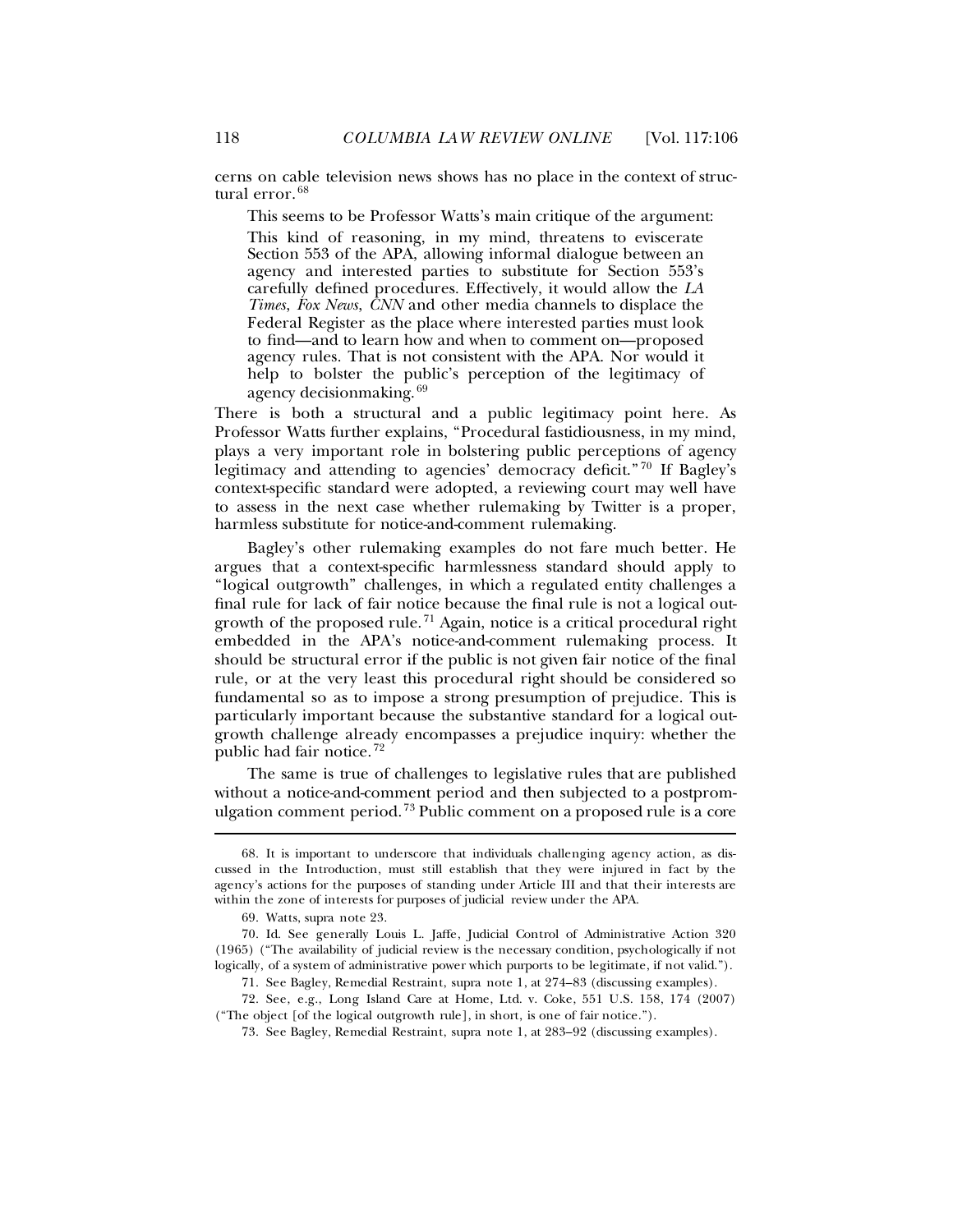procedural right, subject to limited statutory "good cause" exceptions. [74](#page-13-0) In their seminal treatment of this issue, Mark Thomson and Professor Kristin Hickman argue that "[t]he potential consequences of ignoring notice and comment, combined with the agency's ability to prevent such a defect in the first place, makes it fair to put the burden of proving harmlessness on the agency." [75](#page-13-1)

Bagley is on firmer ground in arguing that some inadequacies in agency explanations are harmless. After all, the Supreme Court's articulation of hard-look review expressly recognizes that not all inadequate explanations merit remand; instead, courts should "uphold a decision of less than ideal clarity if the agency's path may reasonably be discerned."[76](#page-13-2) This approach is consistent with Judge Henry Friendly's exception to the ordinary remand rule for "inadequate or erroneous subsidiary findings." [77](#page-13-3) Of course, Bagley is not just talking about agency explanations that are "of less than ideal clarity." Instead, his main explanatory error is when an agency erroneously declares that a statute is unambiguous. [78](#page-13-4) Under D.C. Circuit precedent in *Prill v. NLRB*, the court will remand such errors for the agency to consider anew as opposed to the court deciding the interpretation issue itself in the agency's favor.  $\frac{79}{2}$  $\frac{79}{2}$  $\frac{79}{2}$ 

There are certainly agency costs to the *Prill* remand doctrine. As Professors Daniel Hemel and Aaron Nielson have recently explained, however, there are also a number of important benefits that arguably outweigh these costs, including imposing incentives on agencies not to engage in strategic behavior. [80](#page-13-6) Professor Michaels's theory of administrative separation of powers, discussed above, underscores another set

<span id="page-13-0"></span><sup>74.</sup> Administrative Procedure Act 5 U.S.C. § 553(b) (2012) ("Except when notice or hearing is required [], this subsection does not apply . . . when the agency for good cause finds (and incorporates the finding and a brief statement of reasons therefor in the rules issued) that notice and public procedure thereon are impracticable, unnecessary, or contrary to the public interest.").

<span id="page-13-1"></span><sup>75.</sup> Hickman & Thomson, supra note [65,](#page-11-4) at 313. There are compelling arguments that this widespread postpromulgation notice practice, absent a proper good cause justification, is a structural error such that prejudice should not be questioned.

<span id="page-13-2"></span><sup>76.</sup> Motor Vehicle Mfrs. Ass'n v. State Farm Mut. Auto. Ins., 463 U.S. 29, 43 (1983) (internal quotation marks omitted) (quoting Bowman Transp., Inc. v. Arkansas-Best Freight Sys., Inc., 419 U.S. 281, 286 (1974)).

<span id="page-13-3"></span><sup>77.</sup> Friendly, supra note [56,](#page-10-0) at 224; accord Walker, Ordinary Remand Rule, supra note [22,](#page-3-8) at 1566–68.

<sup>78.</sup> See Bagley, Remedial Restraint, supra note [1,](#page-1-9) at 296–301.

<span id="page-13-5"></span><span id="page-13-4"></span><sup>79.</sup> Prill v. NLRB, 755 F.2d 941 (D.C. Cir. 1985). The Supreme Court seems to have endorsed a variant of this doctrine in *Negusie v. Holder*, in which it remanded an interpretation question to the agency because the agency had erroneously believed prior judicial precedent foreclosed any statutory ambiguity. 555 U.S. 511, 514 (2009); see also Walker, Ordinary Remand Rule, supra note [22,](#page-3-8) at 1578–79 (discussing *Negusie* and its separation-of-powers foundation).

<span id="page-13-6"></span><sup>80.</sup> Daniel J. Hemel & Aaron L. Nielson, *Chevron* Step One-and-a-Half, 84 U. Chi. L. Rev. (forthcoming 2017) (manuscript at 38–49), http://ssrn.com/abstract=2869606 (on file with the *Columbia Law Review*) (developing their case for the benefits of this doctrine).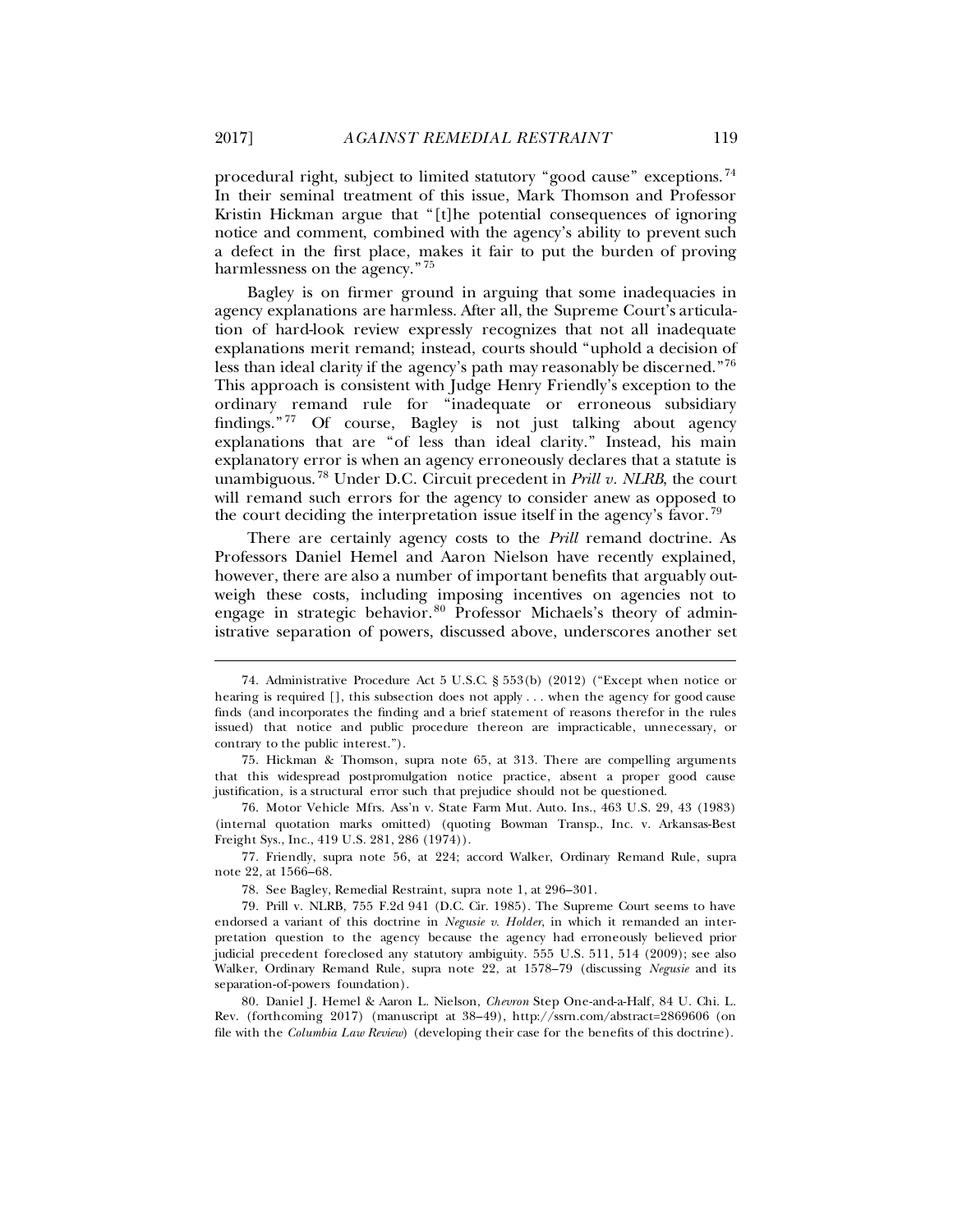of costs and benefits surrounding the *Prill* remand doctrine: Such remand ensures that the agency's statutory interpretation is not just the product of the agency litigators and political appointees but that it results from widespread participation of all three administrative rivals—political appointees, civil service, and civil society. [81](#page-14-0)

In sum, Bagley is no doubt correct that the current rule-based approach to remand in administrative law leads to some additional costs, including a heightened risk of false positives—cases in which relatively harmless agency errors are remanded to the agency, resulting in additional delay or even the agency's abandonment of the regulatory effort. He has certainly flagged a few of the most egregious examples of agency errors that seemed to impose little, if any, harm on the regulated entities seeking judicial review. But for those concerned about bureaucracy and distrust, we are much more troubled about false *negatives*—cases in which there are harmful agency errors that nevertheless are ignored because the court erroneously finds no prejudice. Bagley's more restrained, contextbased standard would certainly increase the rate of false negatives. That there is even a debate about the harmfulness of rulemaking by press leakage should prove this point. In a federal system now dominated by lawmaking by regulation and by courts charged with protecting against arbitrary exercises of agency discretion, calls for more remedial restraint in administrative law focus on eliminating the wrong type of errors.

### II. THE COSTS OF REMEDIAL RESTRAINT

For those who are not convinced that the modern administrative state poses sufficient dangers to retain the current rule-based approach to judicial remedies for agency errors, it is worth considering some of the other costs of shifting to a more restrained, standard-like approach. For ease of organization, this Part divides such costs between rulemaking and adjudication, though the costs undoubtedly overlap both categories of agency action.

#### A*. For Agency Rulemaking*

<span id="page-14-1"></span><span id="page-14-0"></span>ı

As detailed in Part IV of *Remedial Restraint in Administrative Law*, Bagley's call for remedial restraint is based, at least in part, on his skepticism about the effect of judicial review on agency behavior. Simply put, he believes that, on the margins, "holding more agency errors harmless might not much affect agency incentives."<sup>[82](#page-14-1)</sup>

Having interviewed and surveyed hundreds of agency officials over the last few years, I do not share Bagley's deep skepticism about the effects of changing the harmless error rule on agency incentives, especially considering the role of thousands of civil service lawyers who work

<sup>81.</sup> See supra notes [49](#page-8-7)[–50](#page-9-6) and accompanying text.

<sup>82.</sup> Bagley, Remedial Restraint, supra note [1,](#page-1-9) at 313–14.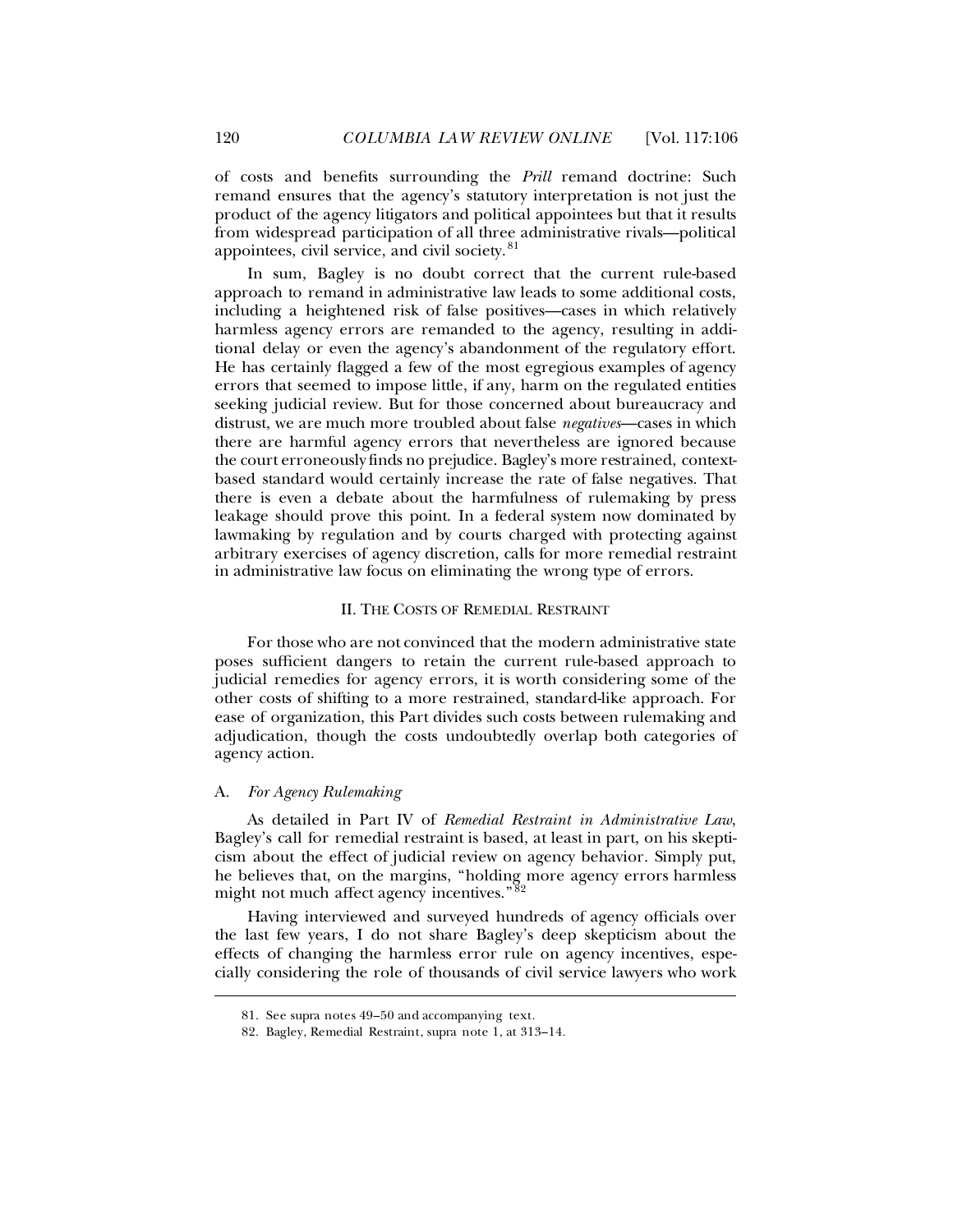<span id="page-15-0"></span>throughout the federal regulatory state. For instance, in 2013 I administered a 195-question survey of federal agency rule drafters that covered a variety of topics related to agency statutory interpretation and rule drafting. [83](#page-15-1) The survey was administered at seven executive departments (Agriculture, Commerce, Energy, Homeland Security, Health and Human Services, Housing and Urban Development, and Transportation) and two independent agencies (Federal Communications Commission and Federal Reserve). In total, 128 agency rule drafters replied, resulting in a thirty-one percent response rate. Although confidentiality concerns imposed significant methodological limitations on the survey—including anonymity as to the individual respondent and the respondent's respective agency—the survey responses shed considerable light on how judicial review affects agency behavior in the rulemaking context.<sup>[84](#page-15-2)</sup>

First and foremost, nearly nine in ten rule drafters surveyed strongly agreed (46%) or agreed (41%)—and another  $11\%$  somewhat agreed that "[w]hen drafting rules and interpreting statutes, agency drafters such as yourself think about subsequent judicial review."<sup>[85](#page-15-3)</sup> Moreover, these rule drafters know their judicial deference doctrines. Among all twenty-two interpretive tools tested in the survey, *Chevron* deference was the most known by name (94%) and most reported as playing a role in rule drafting  $(90\%)$ . <sup>[86](#page-15-4)</sup> The next most known tools were: the ordinary meaning canon (92%), *Skidmore* deference (81%), and the presumption against preemption of state law  $(78\%)$ .<sup>[87](#page-15-5)</sup> The tools most reported after *Chevron* deference as playing a role in rule drafting were: the whole act rule (presumption of consistent usage throughout statute) (89%), the ordinary meaning canon (87%), the *Mead* doctrine (by concept) (80%), noscitur a sociis (associated-words canon) (79%), and legislative history  $(76\%)$ .  $88$ 

<span id="page-15-1"></span><sup>83.</sup> The full findings are reported in Walker, Inside Agency Interpretation, supra note [27.](#page-4-4) See also Christopher J. Walker, *Chevron* Inside the Regulatory State: An Empirical Assessment, 83 Fordham L. Rev. 703 (2014) [hereinafter Walker, *Chevron* Inside the Regulatory State] (further exploring findings related to administrative law's deference doctrines); Christopher J. Walker, Inside Regulatory Interpretation: A Research Note, 114 Mich. L. Rev. First Impressions 61 (2015) (exploring findings related to regulatory interpretation). The survey was modeled on Professors Lisa Bressman and Abbe Gluck's pioneering study on congressional drafting. See Lisa Schultz Bressman & Abbe R. Gluck, Statutory Interpretation from the Inside—An Empirical Study of Congressional Drafting, Delegation, and the Canons: Part II, 66 Stan. L. Rev. 725 (2014); Abbe R. Gluck & Lisa Schultz Bressman, Statutory Interpretation from the Inside—An Empirical Study of Congressional Drafting, Delegation, and the Canons: Part I, 65 Stan. L. Rev. 901 (2013).

<span id="page-15-2"></span><sup>84.</sup> For more on the study methodology and its accompanying limitations, see Walker, Inside Agency Interpretation, supra note [27,](#page-4-4) at 1013–18.

<span id="page-15-6"></span><span id="page-15-5"></span><span id="page-15-4"></span><span id="page-15-3"></span><sup>85.</sup> Walker, *Chevron* Inside the Regulatory State, supra note [83,](#page-15-0) at 722 (quoting the survey question).

<sup>86.</sup> Walker, Inside Agency Interpretation, supra note [27,](#page-4-4) at 1061–63.

<sup>87.</sup> Id. at 1019 fig.1.

<sup>88.</sup> Id. at 1020 fig.2.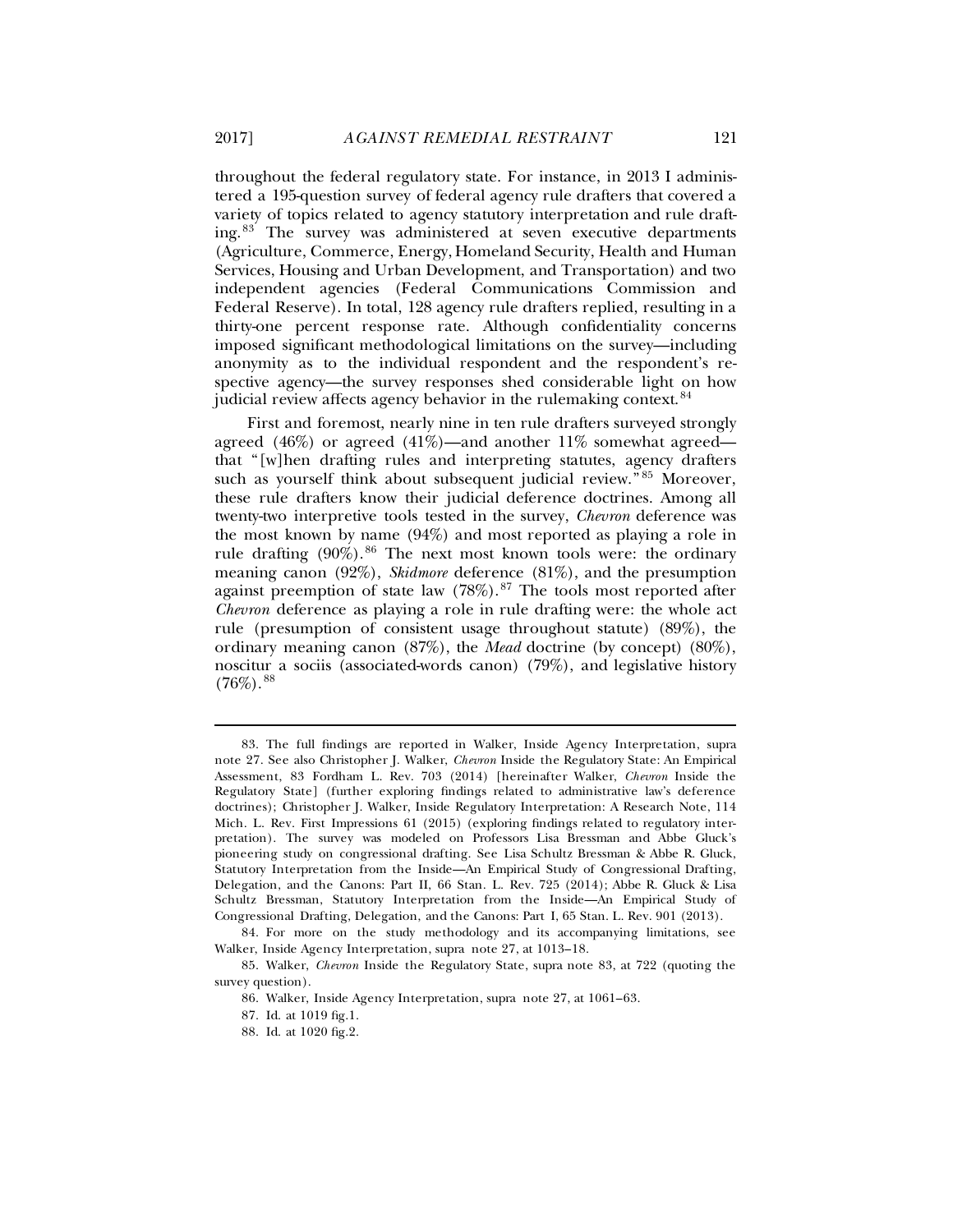When most of the rule drafters surveyed indicated they think about judicial review and "use" administrative law doctrines when regulating, they seem to suggest that judicial review affects agency behavior. For instance, the rule drafters surveyed understood quite well how different deference doctrines affect agency win rates in courts: About four in five strongly agreed (38%) or agreed (45%)—and another 17% somewhat agreed—that "[i]f *Chevron* deference (as opposed to *Skidmore* deference or no deference) applies to an agency's interpretation of an ambiguous statute it administers, the agency is more likely to prevail in court."<sup>[89](#page-16-0)</sup> Indeed, two in five rule drafters surveyed agreed (31%–33%) or strongly agreed (7%–10%)—and another two in five somewhat agreed (40%– 45%)—that a federal agency is more aggressive in its interpretive efforts if it is confident that *Chevron* deference (as opposed to *Skidmore* defer-ence or de novo review) applies.<sup>[90](#page-16-1)</sup>

These findings, especially considering the study's methodological limitations, only scratch the surface of the complex relationship between courts and agencies. Much more work needs to be done. But the findings are consistent with my own qualitative experience in interviewing agency officials for this study and others. [91](#page-16-2) Agency officials, especially agency lawyers, pay close attention to judicial developments in administrative law and think about judicial doctrines when regulating. Since they are attentive to shifts at the margins in judicial review doctrines, such as the shift from the rule-based *Chevron* doctrine to the standard-like *Skidmore* doctrine, I suspect that federal agencies would similarly respond to a shift from a rule-based remand rule to a context-specific standard. To be sure, not every judicial message is received clearly, nor is every judicial command followed perfectly. Agencies no doubt engage in strategic behavior

ı

<span id="page-16-0"></span><sup>89.</sup> Walker, *Chevron* Inside the Regulatory State, supra note [83,](#page-15-0) at 723 (quoting the survey question). Recent empirical work in the circuit courts seems to confirm the agency rule drafters' impressions that the deference doctrines indeed affect agency win rates. See Kent Barnett & Christopher J. Walker, *Chevron* in the Circuit Courts, 115 Mich. L. Rev. (forthcoming 2017) (manuscript at 6), http://ssrn.com/abstract=2808848 (on file with the *Columbia Law Review*) (finding, inter alia, nearly a twenty-five percentage point difference in agency win rates when the circuit courts applied *Chevron* deference than when they refused to apply it).

<span id="page-16-1"></span><sup>90.</sup> Walker, *Chevron* Inside the Regulatory State, supra note [83,](#page-15-0) at 722–24 & fig.3. These findings are presented in percentage ranges because the survey explored this issue with two questions that were worded in slightly different ways. See id. at 723–24.

<span id="page-16-2"></span><sup>91.</sup> These findings are also consistent with Connor Raso's empirical work on how agencies avoid complying with statutory rulemaking procedures. In reviewing judicial decisions regarding agency rulemakings from 1995 through 2012, Raso finds that agencies are much more likely to avoid statutory rulemaking requirements—more than 90% of the time—when there is a low threat of a lawsuit. Connor Raso, Agency Avoidance of Rulemaking Procedures, 67 Admin. L. Rev. 65, 68–69 (2015). Raso thus concludes that judicial review is a necessary though "inconsistent and highly imperfect enforcement mechanism." Id. at 127.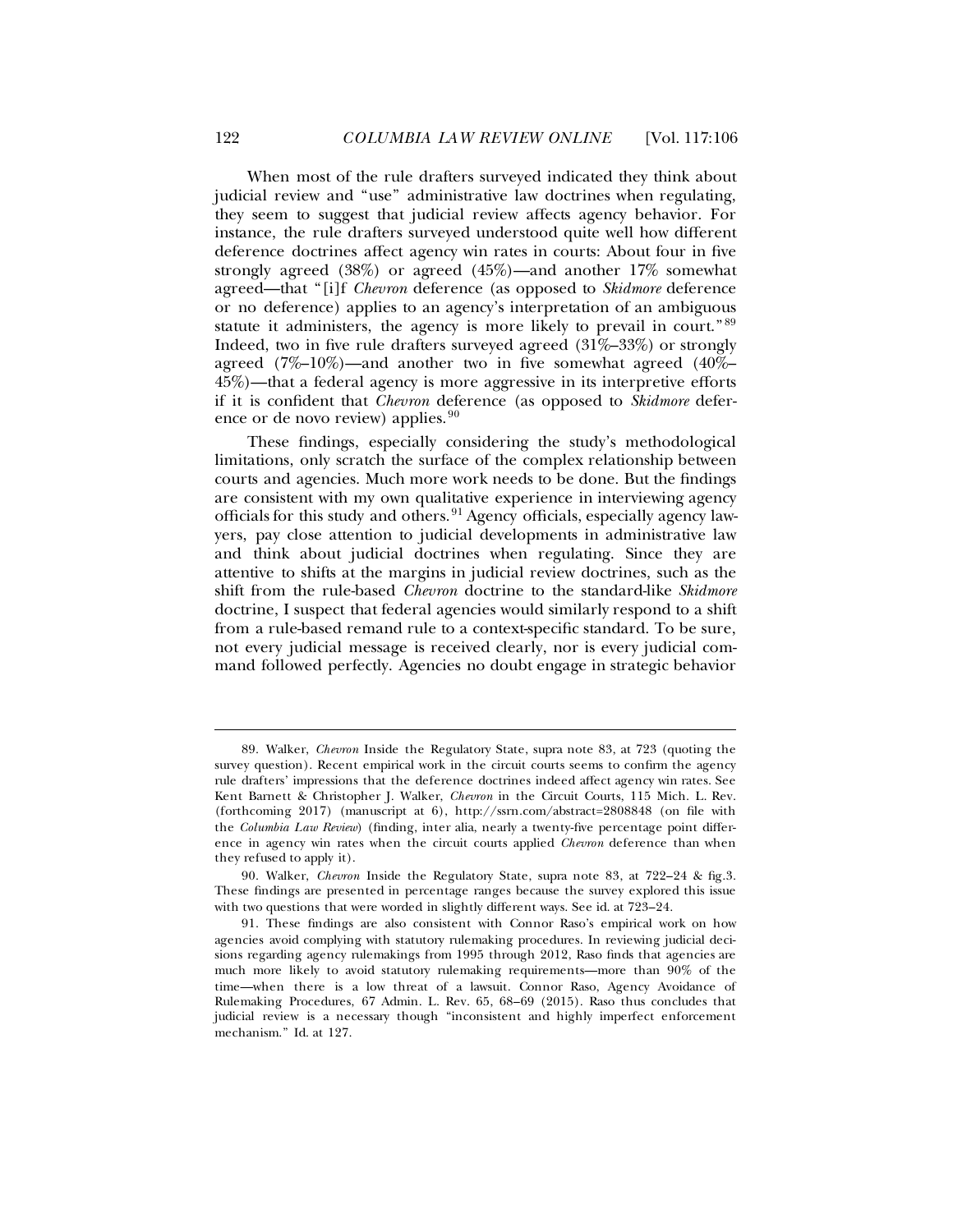to preserve their regulatory actions from judicial override.<sup>[92](#page-17-0)</sup> But deep skepticism about the ability of judicial review to check arbitrary agency behavior seems overstated.

#### B*. For Agency Adjudication*

Another cost of remedial restraint—and the accompanying decline in judicial remands based on agency errors—concerns the court–agency dialogue. As Professor Emily Hammond has explored in the rulemaking context, and I have explored in the agency adjudication context, the ordinary remand rule facilitates an important dialogue between courts and agencies. [93](#page-17-1) This dialogue brings judicial expertise, aided by input from the parties to the lawsuit and other friends of the court, to the administrative process on remand. Indeed, courts have developed a number of tools to enhance their dialogue with federal agencies on remand without upsetting the separation-of-powers balance between courts and agencies. For instance, in cases in which courts are skeptical of the agency getting it right on remand, concerned about undue delay, or worried about the petitioner getting lost on remand, some circuits require the agency to provide notice of its final determination, retain panel jurisdiction over the matter, or set deadlines for an agency response to the remand. Others suggest that administrative judges be replaced on remand, certify issues for decision on remand, or set forth hypothetical answers in dicta or concurring opinions. [94](#page-17-2) Similar tools can be used to mitigate the delay or other agency costs on remand that seem to motivate Bagley's call for remedial restraint.

This court–agency dialogue can assist the agency in developing better procedures and arriving at a better substantive outcome in the case remanded. But the dialogue serves an even more important objective, especially in the agency adjudication context, of allowing the federal judiciary to play a more systemic role in protecting regulated individuals and entities from arbitrary agency action. Agency adjudication in a variety of regulatory contexts has been plagued with inconsistency in that similarly situated individuals are not treated the same. Caseloads can be crushing on agency adjudicators, training and competency can vary greatly across adjudicators, internal agency oversight via the administrative appeals process may be ineffective, and the regulated individuals

<span id="page-17-0"></span><sup>92.</sup> Indeed, agency lawyers have developed a playbook for successfully navigating judicial review of agency action. See Christopher J. Walker, How to Win the Deference Lottery, 91 Tex. L. Rev. 73, 77–87 (2012) (detailing the playbook).

<span id="page-17-2"></span><span id="page-17-1"></span><sup>93.</sup> See Meazell, supra note [22,](#page-3-8) at 1739–72; Walker, Ordinary Remand Rule, supra note [22,](#page-3-8) at 1585–99.

<sup>94.</sup> See Walker, Ordinary Remand Rule, supra note [22,](#page-3-8) at 1590–99, 1607–14 & tbl.2.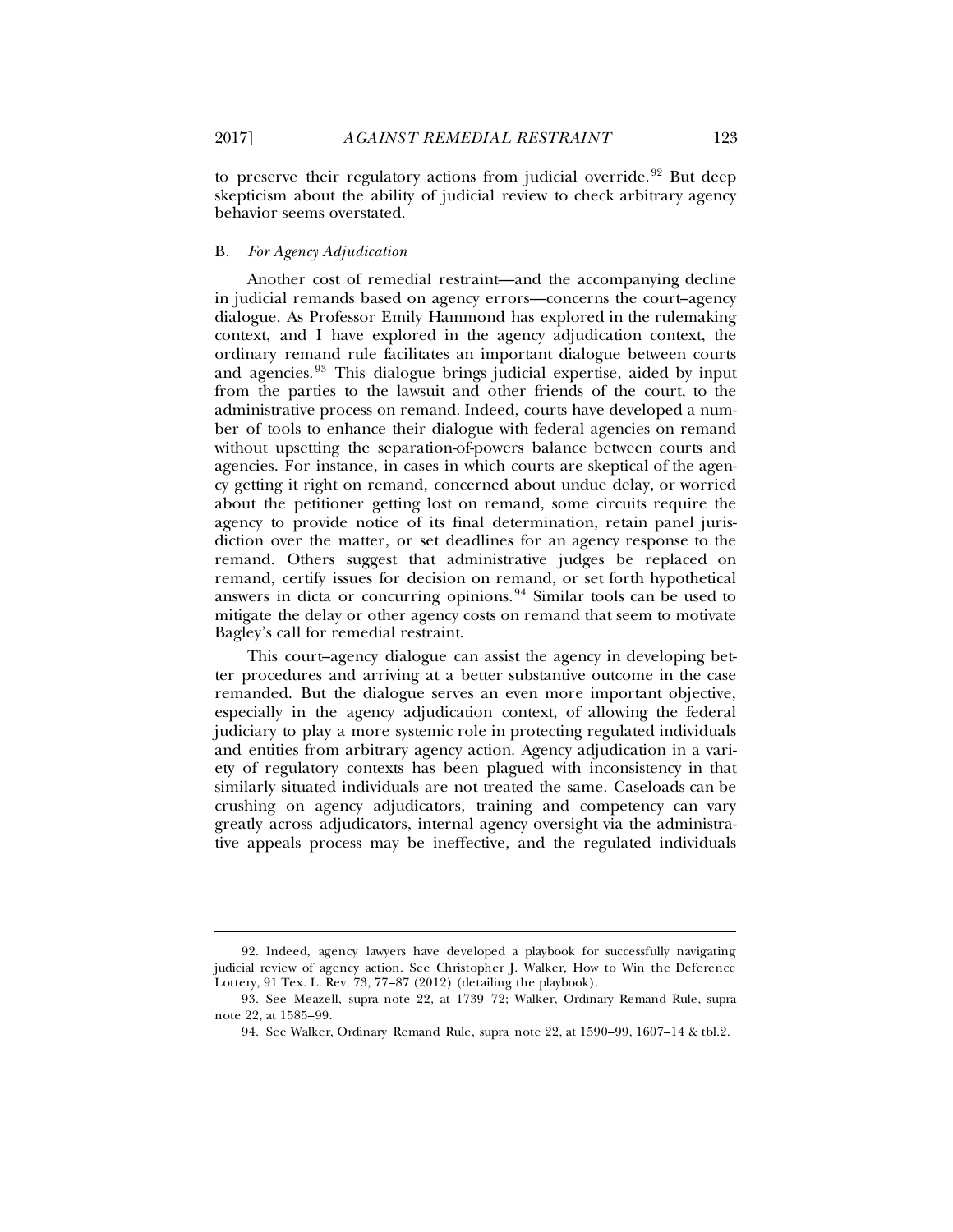<span id="page-18-0"></span>often have varying levels of expertise to successfully navigate the administrative process. [95](#page-18-1)

Remand and court–agency dialogue play a particularly important systemic role in agency adjudication contexts in which many individuals do not have legal representation and often lack the wherewithal to seek further review of erroneous agency actions. I have previously made this point in the context of immigration (and tax) adjudication:

[H]aving a systemic effect is particularly important for immigration adjudication and in other agency adjudication contexts where less-sophisticated individuals navigate the agency process, oftentimes without legal representation. In those circumstances, it is much more likely that individuals will not seek judicial review of erroneous agency decisions—either because they lack the sophistication to navigate the judicial process or have otherwise procedurally defaulted meritorious claims in the administrative process. Only by remanding and forcing the agency to correct systemic errors can the court help these individuals who fail to seek judicial review. [96](#page-18-2)

To be sure, under Bagley's more restrained remand standard, many cases would still be remanded, and through those remanded cases, the court– agency dialogue would continue. But, as discussed in Part I, there would certainly be fewer remands and more false *negatives*—cases in which the agency error was erroneously deemed harmless. Perhaps more importantly, the increased focus on the harms of the parties before the court could shift attention away from the systemic harms caused by the agency's insufficient processes, erroneous substantive positions, or otherwise arbitrary and capricious actions. The rule-based ordinary remand rule and accompanying court–agency dialogue help address these systemic problems by leading to improved consistency and quality of determinations not just in cases that eventually reach the courts but, more importantly, in the (much greater number of) cases that are never appealed.

### **CONCLUSION**

The modern administrative state poses many dangers to democracy and to the American form of government. Most federal lawmaking these days occurs by regulation. Such regulation is subject to very deferential judicial review. Although Congress continues to exert some control over federal agencies via oversight and appropriations, substantive legislative

<span id="page-18-1"></span><sup>95.</sup> See, e.g., Hoffer & Walker, Death of Tax Court Exceptionalism, supra note [57,](#page-10-9) at 268–89 (discussing disparities in tax adjudication context); Christopher J. Walker, Referral, Remand, and Dialogue in Administrative Law, 101 Iowa L. Rev. Online 84, 94–95 (2016) [hereinafter Walker, Referral] (same for immigration adjudication).

<span id="page-18-2"></span><sup>96.</sup> Walker, Referral, supra note [95,](#page-18-0) at 93; accord Hoffer & Walker, Death of Tax Court Exceptionalism, supra note [57,](#page-10-9) at 279–81 (making a similar argument in the tax adjudication context).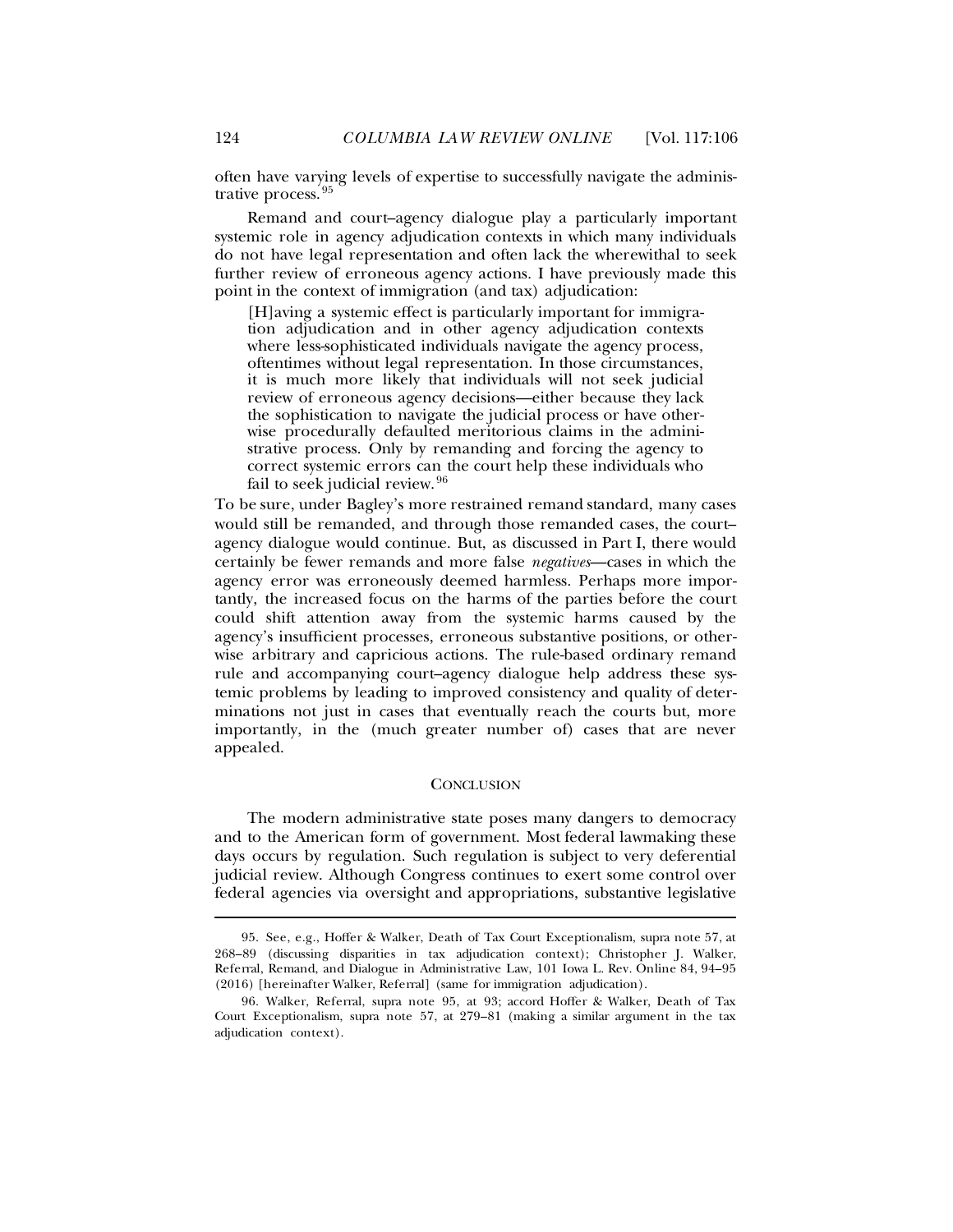efforts to direct regulatory lawmaking have become virtually nonexistent in recent years. (And when Congress does legislate, the federal agencies that are affected by the legislation play a substantial, often confidential, role in drafting it.  $97$ ) The charitable view of current lawmaking by regulation is that federal agencies have had to get more creative with their stale statutory mandates to address changed circumstances while still respecting the bounds of such congressional delegations. The more cynical view is that federal agencies believe they "*can't afford to wait* for Congress" to provide statutory authority and permission to address the problem, instead opting to "go[] ahead and mov[e] ahead without them" via regulation. [98](#page-19-1)

Of all these challenges facing administrative law today, the lack of remedial restraint (at least as Bagley conceives of it) is not among them. On the contrary, the rule-based ordinary remand rule plays an important role in preserving a proper separation of powers, in ensuring agencies exercise their congressionally delegated discretion in a nonarbitrary manner, and in facilitating a richer court–agency dialogue that helps courts have a systemic effect on the administrative process. The benefits of the ordinary remand rule far exceed any benefits of a more restrained standard-like remedial approach. And this rule-based approach avoids the costs of courts assessing, for instance, whether regulation by press leakage or regulation by Twitter should be an acceptable, harmless substitute for notice-and-comment rulemaking.

If Bagley's call for remedial restraint does gain traction, however, it is important to assess how his proposal would affect the rest of administrative law. As Nielson has recently noted in a related context, *Seminole Rock* (or *Auer*) deference "does not exist in a vacuum but rather is part of an interconnected network of administrative law doctrines. When one part of the network is changed, that change reverberates across administrative law. Prudence suggests that [the] Supreme Court should understand those interconnected consequences *before* changing important doctrines." [99](#page-19-2) Administrative law already has a number of doctrines in place to address Bagley's concerns about the agency delay and inefficiency caused by judicial review.

*United States v. Texas*, discussed in the Introduction, is illustrative. Article III's standing requirement calls for the challengers to demon-

ı

<span id="page-19-0"></span><sup>97.</sup> See Christopher J. Walker, Legislating in the Shadows, 165 U. Pa. L. Rev. (forthcoming 2017) (manuscript at 3), http://ssrn.com/abstract=2826146 (on file with the *Columbia Law Review*).

<span id="page-19-1"></span><sup>98.</sup> Josh Blackman, The Constitutionality of DAPA Part II: Faithfully Executing the Law, 19 Tex. Rev. L. & Pol. 213, 269 (2015) (emphasis in original) (internal quotation marks omitted) (quoting President Barack Obama regarding the executive actions on immigration at issue in *United States v. Texas*).

<span id="page-19-2"></span><sup>99.</sup> Aaron L. Nielson, Beyond *Seminole Rock*, 105 Geo. L.J. (forthcoming 2017) (manuscript at 7), http://ssrn.com/abstract=2821341 (on file with the *Columbia Law Review*).